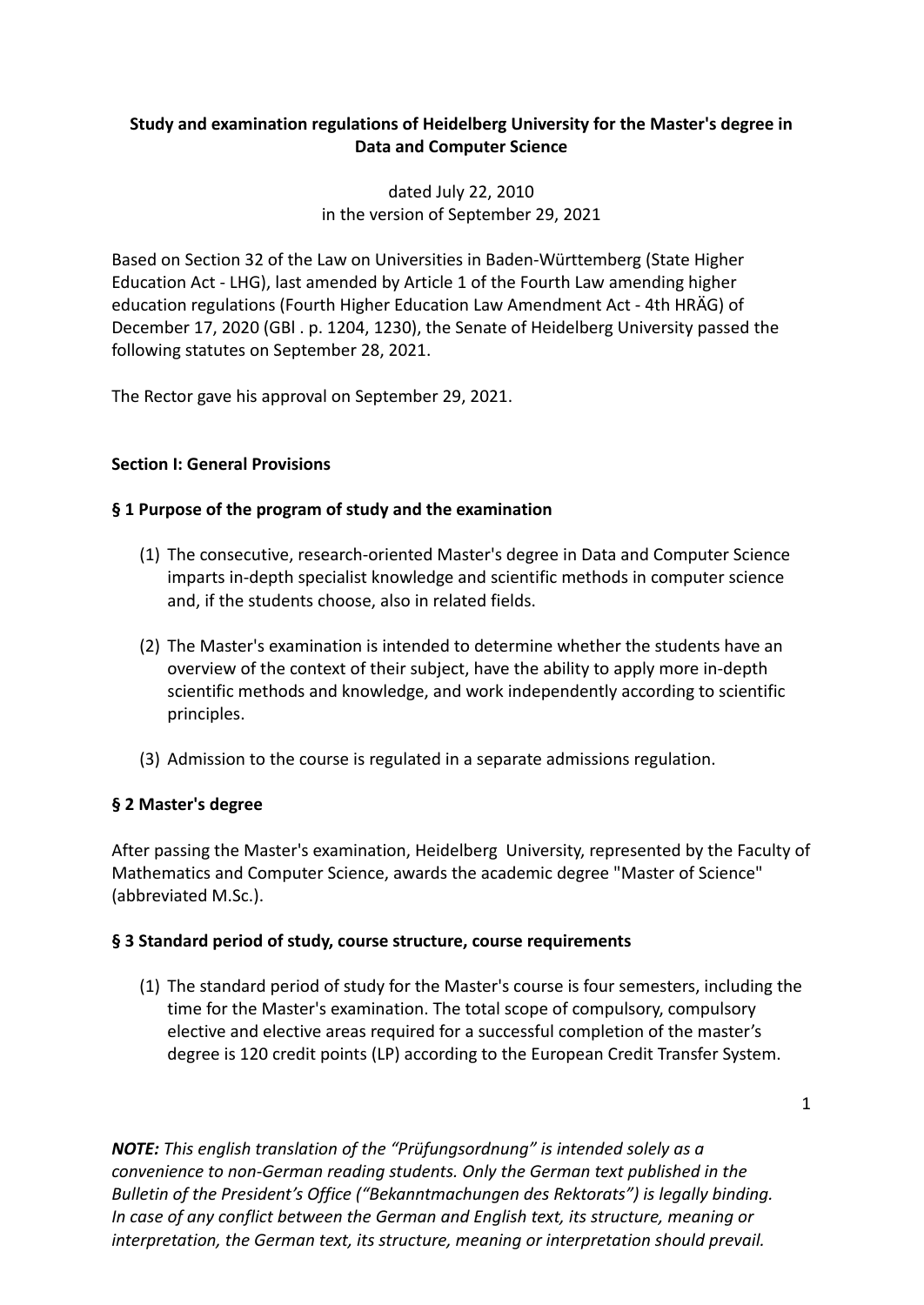- (2) The Master's program in Data and Computer Science is divided into modules. A total of 62 credits in the field of computer science, 18 credits in the application area and 6 credits for general skills (ÜK) are to be earned. The Master's thesis accounts for 30 CP and 4 CP for the Master's colloquium. The compulsory, compulsory elective and elective modules to be completed are listed in Appendix 1. The course of study should be based on Appendix 2.
- (3) The Master's degree in Data and Computer Science includes an application area. Appendix 3 lists the possible application areas. On request, the examination board can also approve another an application area.
- (4) The language of instruction and examination is English.
- (5) If the master's examination is not completed within three semesters after the end of the standard period of study, the right to take the examination expires, unless the student is not responsible for exceeding the deadline in accordance with § 8 paragraph 3 and paragraph 4.
- (6) Students can apply for part-time study. The details are given by the regulations of part-time studies at the Heidelberg University (Part-Time StudiesO, "TeilzeitstudienO") in the currently valid version. Admission to part-time studies extends the standard period of study in accordance with the provisions made there. With regard to the processing time for written examinations, § 4 paragraph 3 Part-Time StudiesO must be observed.

# **§ 4 Modules, credit points, grades**

- (1) A module is a thematically and temporally self-contained teaching and learning unit that can be made up of various courses. It not only consists of the courses to be attended, but also includes the academic achievements to be obtained and the associated examinations that are necessary for the successful completion of a module. The modules are described in the module handbook.
- (2) A distinction is made between compulsory modules, compulsory elective modules and elective modules:
	- 1. Compulsory modules must be completed by all students. It is possible to choose between different courses within a compulsory module. The final failure of a compulsory module leads to the loss of the examination entitlement.
	- 2. Elective modules are modules within a mandatory elective area. Within the respective compulsory elective area, the students have the choice between different, equivalent compulsory elective modules. Within an elective module, it is also possible to choose between different courses. Ultimately

*NOTE: This english translation of the "Prüfungsordnung" is intended solely as a convenience to non-German reading students. Only the German text published in the Bulletin of the President's Office ("Bekanntmachungen des Rektorats") is legally binding. In case of any conflict between the German and English text, its structure, meaning or interpretation, the German text, its structure, meaning or interpretation should prevail.*

2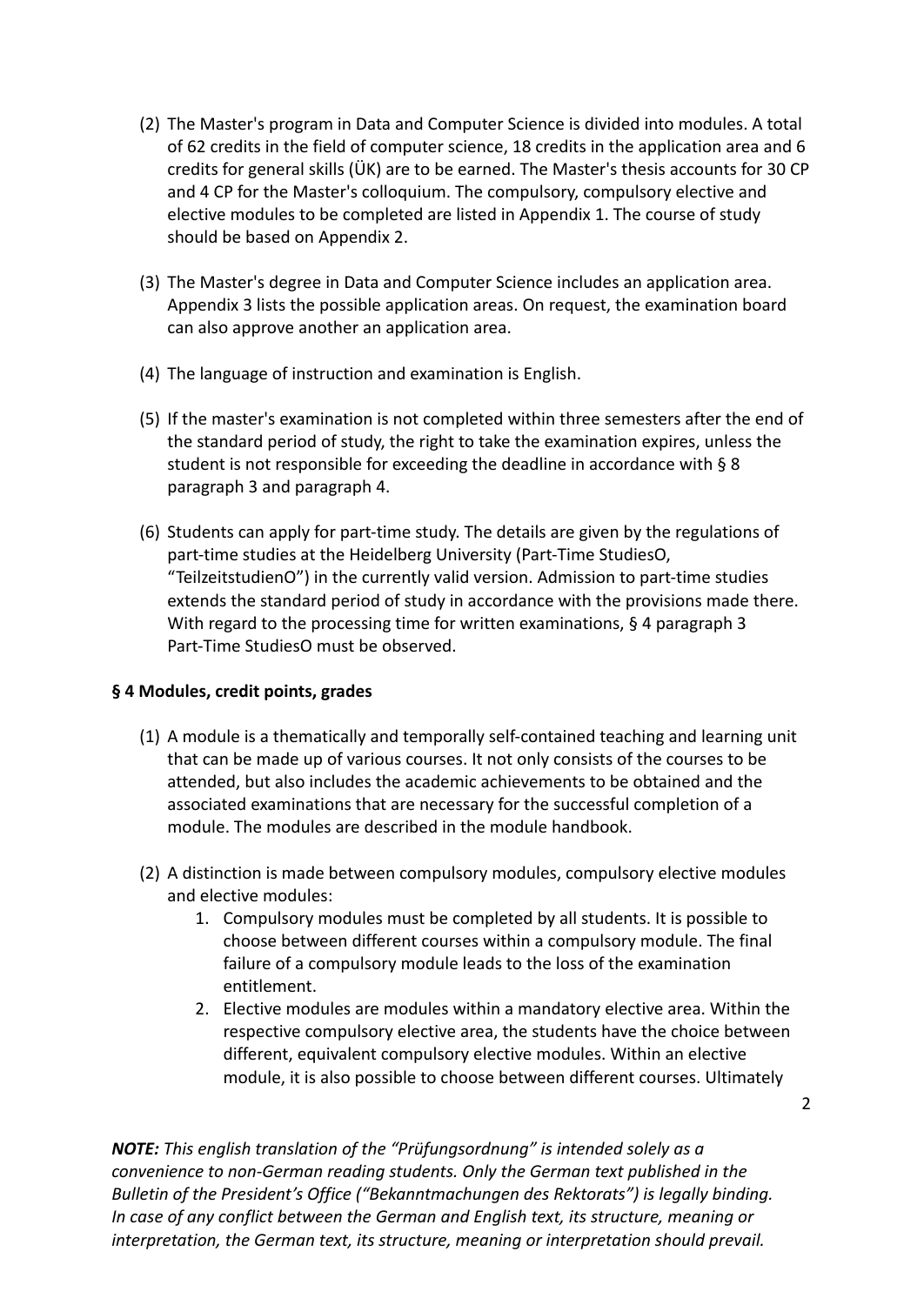failing the selected compulsory elective module leads to the loss of the right to take the exam, unless the module handbook provides for a compensation option.

- 3. Elective modules are modules that students can choose freely from the range of elective modules. Within an elective module, it is also possible to choose between different courses. The final failure of an elective module only leads to the loss of the right to take an examination if all compensation options that are required to achieve the scope required for the course of study have been exhausted within the specified elective modules or through other elective modules. In this case, the course can no longer be successfully completed.
- (3) In order to pass a module, all required partial performances within the module must have been rated at least "sufficient" (4.0), ungraded performances with "passed" (= partial module grades).
- (4) The modules on general competencies can be graded or ungraded. They are not included in the calculation of the overall grade of the master's examination.
- (5) Credit points are awarded for successfully completed modules in accordance with these statutes and the module handbook. One credit point corresponds to a workload of 30 hours for students.
- (6) Participation in individual courses, examinations and modules may require the successful completion of other courses, coursework, examinations and modules. Details are regulated in the module handbook.
- (7) At the end of each semester, a list of grades (transcript of records) can be issued upon application by the student. All passed module examinations are listed there together with the respective credit points and grades.

#### **§ 5 Examination Board**

- (1) For the organization of the examinations and for the tasks assigned to it by these and examination regulations, an examination committee is formed. It consists of three university teachers, one representative of the academic staff and one student with an advisory vote.
- (2) The chairperson of the examination board, their deputy, the members and their deputy are appointed by the faculty council. The chairperson and their deputy must be university teachers. The student member and his or her deputy are appointed by the faculty council at the suggestion of the student body.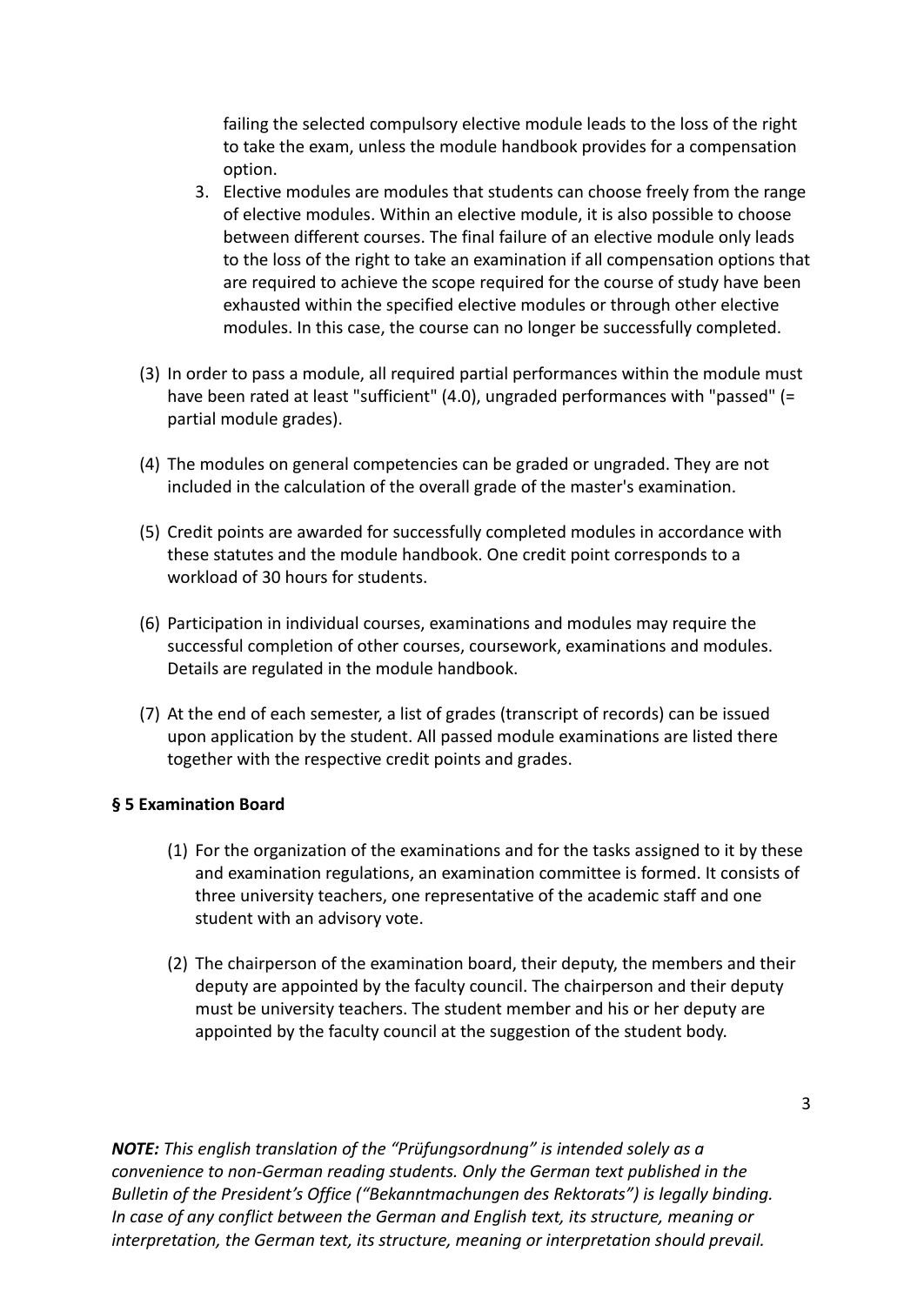- (3) The term of office of the members is three years, that of the student member is one year. It always begins on October 1st. Re-election is possible. If the student member and his or her deputy leave prematurely, for example, due to a change of university location, or if both cannot perform their duties for more than three months, for example, due to a study visit at another university in Germany or abroad, a new student member and a new deputy are immediately to be appointed.
- (4) The examination board ensures that the provisions of the study and examination regulations are observed. It reports regularly to the faculty on the development of examination and study times and the grading as well as the distribution of grades. The report must be disclosed in an appropriate manner.
- (5) The chairperson manages the day-to-day business of the examination board, prepares and chairs the meetings and decides in the event of a tie. The Examination Board can delegate further tasks to the chairperson by means of a revocable resolution. Tasks that only serve to prepare decisions of the examination board can be revocably transferred by the examination board to the examination office or a person commissioned by the faculty. The examination board is to be regularly informed about the completion of assigned tasks.
- (6) The members of the examination board have the right to be present at the examinations.
- (7) The members of the examination board and their deputies are subject to the duty of official secrecy. If they are not in public service, they are to be sworn to secrecy by the chairperson.

#### **§ 6 Examiners and assessors**

- (1) The chairperson of the examination board, in agreement with the examination board, appoints the examiners and assessors involved in the examinations. The examiners must teach in the Master's program in Data and Computer Science.
- (2) As a rule, only university teachers, university lecturers and private lecturers as well as academic staff are authorized to conduct university examinations that are not conducted during the course of study in connection with individual courses. These persons must have many years of successful teaching, and the right to examine has been transferred to them by the Rector.
- (3) In the case of course-related examinations, the teacher responsible for the relevant course is usually the examiner.

4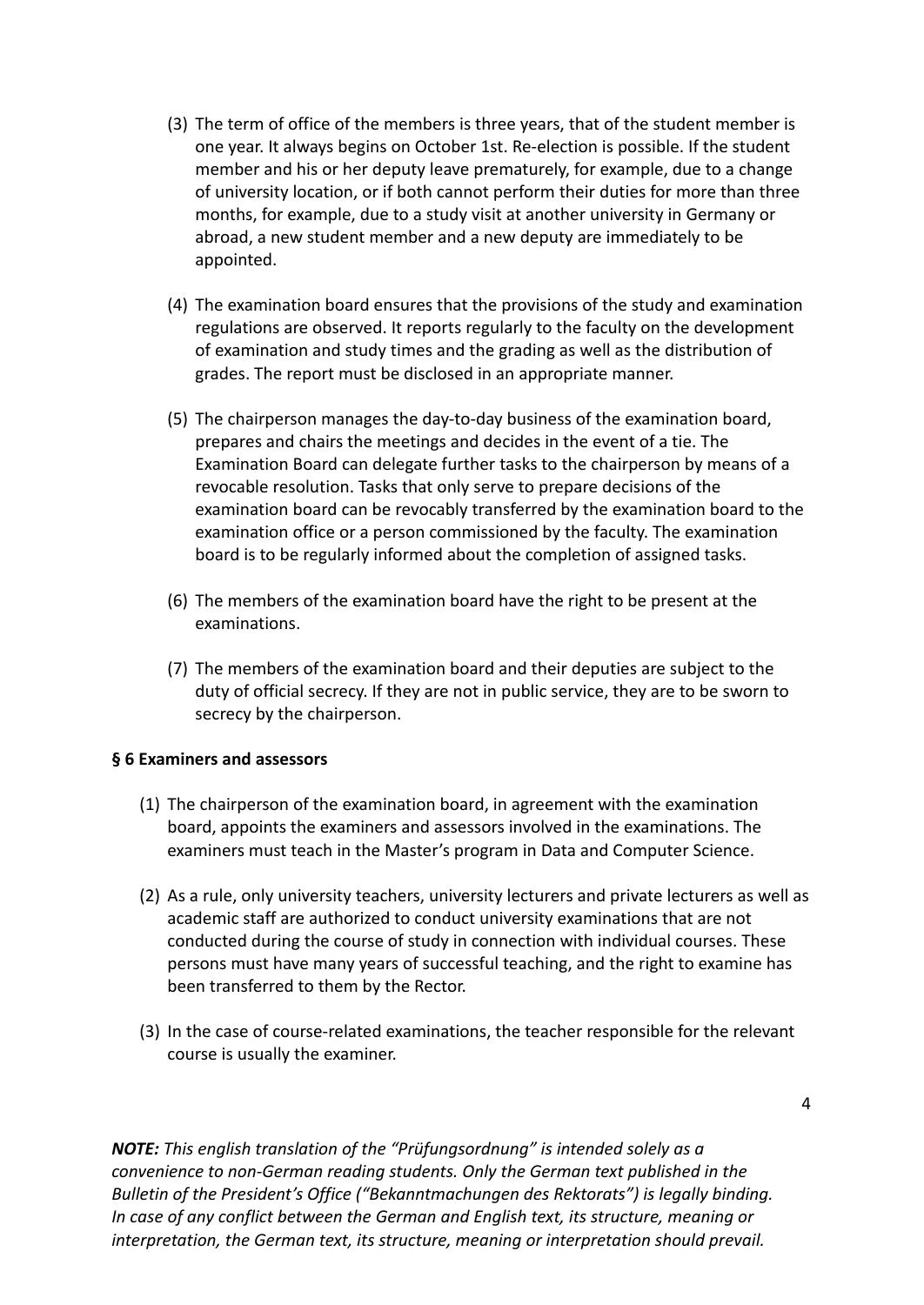- (4) Assessors must have passed the master's examination or a final examination that is at least equivalent.
- (5) § 5 paragraph 7 (official secrecy) applies accordingly to the examiners and observers.

### **§ 7 Recognition of study and examination achievements as well as degrees**

- (1) Study and examination achievements as well as degrees obtained in courses at other state or state-recognized universities and vocational academies in the Federal Republic of Germany or in courses at foreign state or state-recognized universities are recognized provided that there is no significant difference to the achievements with regard to the skills acquired or degrees that are being replaced.
- (2) The preliminary or intermediate examination taken at another German university of the same type in the same or related course will be recognized. Participation in recognized distance learning units is counted towards the study time in the same way as the corresponding face-to-face studies. The final thesis is generally excluded from recognition.
- (3) The application must be submitted in writing to the examination board. It is the applicant's responsibility to provide the required information about the achievement to be recognized. The burden of explanation and proof of the existence of a significant difference in university performance lies with Heidelberg University; The applicant's obligations to cooperate, in particular according to sentence 1 and sentence 2, remain unaffected. The burden of explanation and proof of the existence of equivalence in the case of non-university achievements lies with the applicant.
- (4) Insofar as agreements and agreements between the Federal Republic of Germany and other countries regarding equivalence in higher education (equivalence agreements) favor students from foreign countries in deviation from Section 35 LHG and the provisions of this Section § 7, the provisions of the equivalence agreements take precedence.
- (5) Coursework and examinations should be assessed on the basis of a credit point system that allows credits for the same or related courses at the same or other universities; The same applies to vocational academies, insofar as equivalence is given.
- (6) Knowledge and skills acquired outside the university system are to be counted towards a university degree if
	- 1. the requirements for university admission are met at the time of crediting, and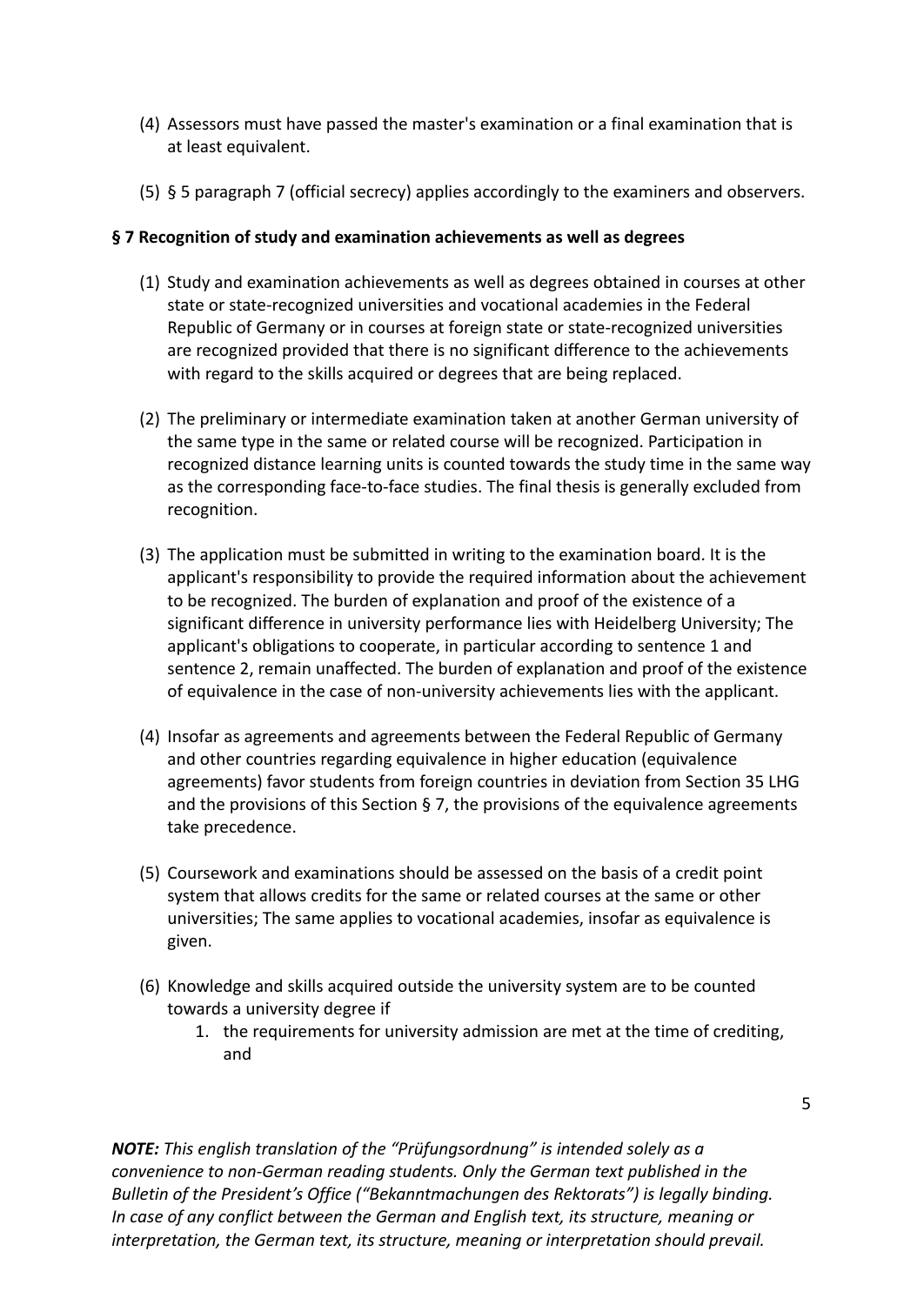2. the knowledge and skills to be credited to the university degree are equivalent in content and level to the coursework and examinations they are intended to replace, and

3. the criteria for crediting have been checked as part of an accreditation. Knowledge and skills acquired outside the higher education system may replace a maximum of 50 percent of the higher education course. Paragraph 3 applies accordingly to the process of crediting. If individual achievements required for the recognition of certain knowledge and skills are missing, the examination board can carry out a placement test.

(7) In the case of contact studies, credit points can be awarded for study and examination achievements. Paragraphs 2 and 5 as well as paragraph 6 number 1 apply accordingly to the transfer of credit points from contact studies to a university degree. Paragraph 6 applies accordingly to the recognition of knowledge and skills acquired outside the university system in contact studies.

### **§ 8 Failure, withdrawal, deception, violation of regulations**

- (1) An examination is rated as "inadequate" (5.0) or "failed" if the person to be examined does not appear at an examination date, withdraws from the examination after it has started, or does not complete an examination within the specified period or processing time, unless the person to be examined is not responsible for the failure or the withdrawal.
- (2) It is only possible to withdraw from the exam after registration without giving reasons up to seven days before the exam, after that only by stating reasons in accordance with paragraph 3. Deviating regulations can be made in the module handbook or by the person responsible for teaching the event at the latest at the beginning of the event.
- (3) The reasons given for the absence or the withdrawal must be reported to the person responsible for teaching and the examination board immediately in text form and must be substantiated. In the case of illness of the person to be examined or of a child who is mainly to be cared for by him or her alone, a suitable medical certificate must be submitted. The Examination Board may request that the original evidence be submitted. If the reasons are accepted, the examination will take place on the next regular examination date. The person responsible for teaching decides whether partial examinations that have already been passed can be passed or whether they have to be repeated.
- (4) When deciding whether the person to be examined is responsible for exceeding a deadline for deregistering or taking an examination, the examination board must observe the protective provisions under the Maternity Protection Act and the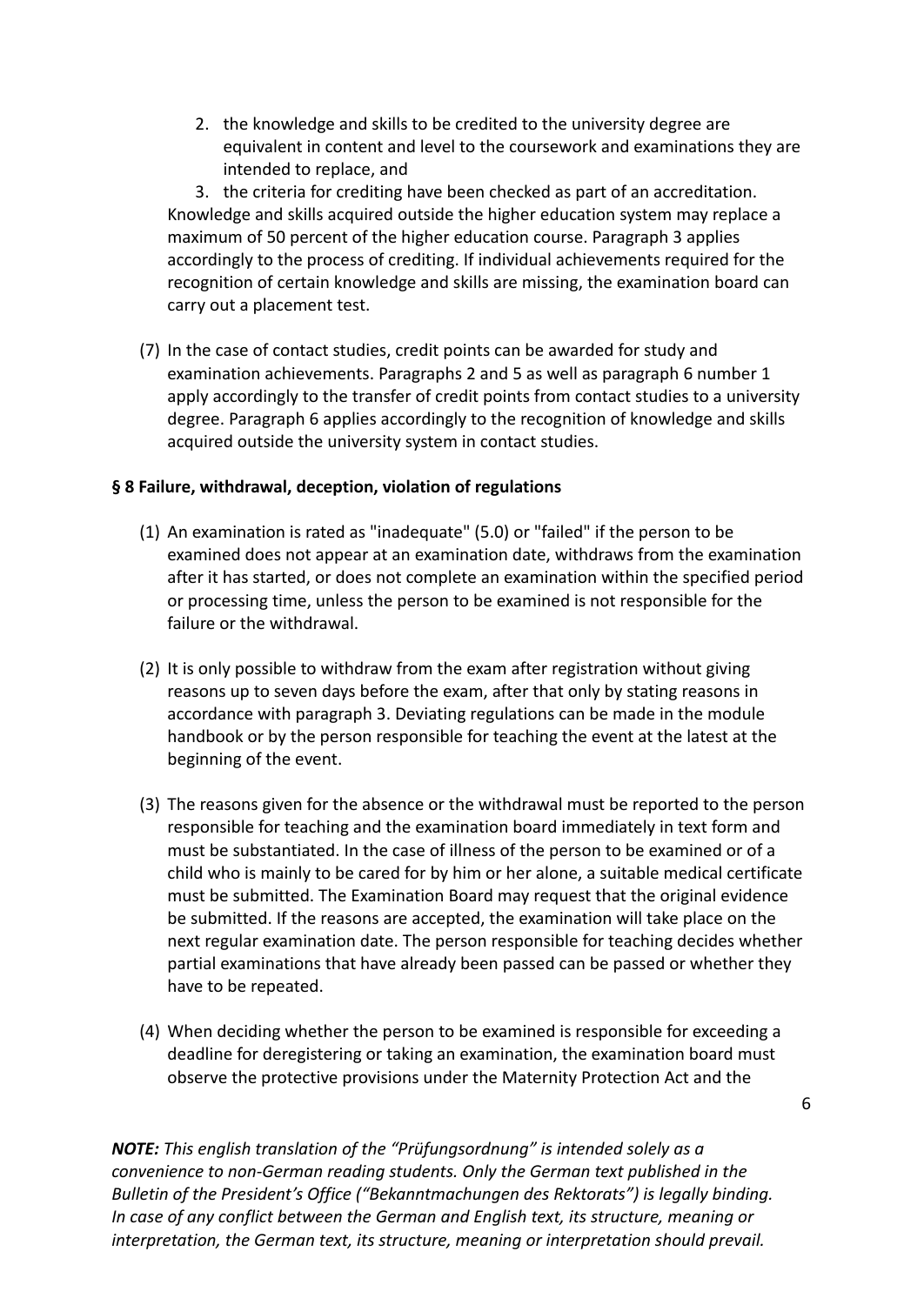statutory provisions on parental leave and their use. The same applies to students with relatives in need of care within the meaning of § 7 paragraph 3 of the Caregiver Leave Act and to disabled and chronically ill students.

- (5) If the person to be examined tries to influence the result of the examination by cheating or using non-approved aids, the examination in question is rated as "inadequate" (5.0) or "failed". A person to be examined who disrupts the proper course of the examination can be excluded from the continuation of the examination by the examiner or supervisor. In this case, the examination in question is assessed as "insufficient" (5.0) or "failed". In serious cases, the examination board can exclude the person to be examined from further examinations.
- (6) The person to be examined can request that decisions according to paragraph 5 be reviewed by the examination board. Incriminating decisions must be communicated to the person to be examined immediately in writing, justified and provided with information on legal remedies; this also applies to a decision according to paragraph 5 sentence 4.
- (7) If the person to be examined has cheated in an examination and this fact only becomes known after the performance record has been issued, the examination board can subsequently correct the grades for those examination performances in which cheating was performed within the meaning of paragraph 5 sentence 1 or the examination declare a failure in whole or in part; Paragraph 5 sentence 4 applies accordingly. The person to be examined is to be given the opportunity to comment before a decision is made. The incorrect performance record will be confiscated and a new one created if necessary.

#### **§ 9 Examinations**

- (1) To check the acquisition of the necessary skills, abilities and knowledge, examinations are held within the framework of the courses, which belong to the respective course. Examination tasks are set by the respective examiner; the details are regulated by the module handbook.
- (2) An examination is passed if it has been given a grade of at least "sufficient" and a grade of 4.0. If the respective performances of the persons to be examined can be clearly distinguished from one another in group examinations, each person receives a separate grade or evaluation as "passed " or "failed". If the performances cannot be distinguished from each other or if a joint performance is performed, all members of a group receive the same grade or evaluation.
- (3) Examinations can consist of several parts (partial examinations) if this is necessary to check the achievement of different learning objectives and there is a corresponding

7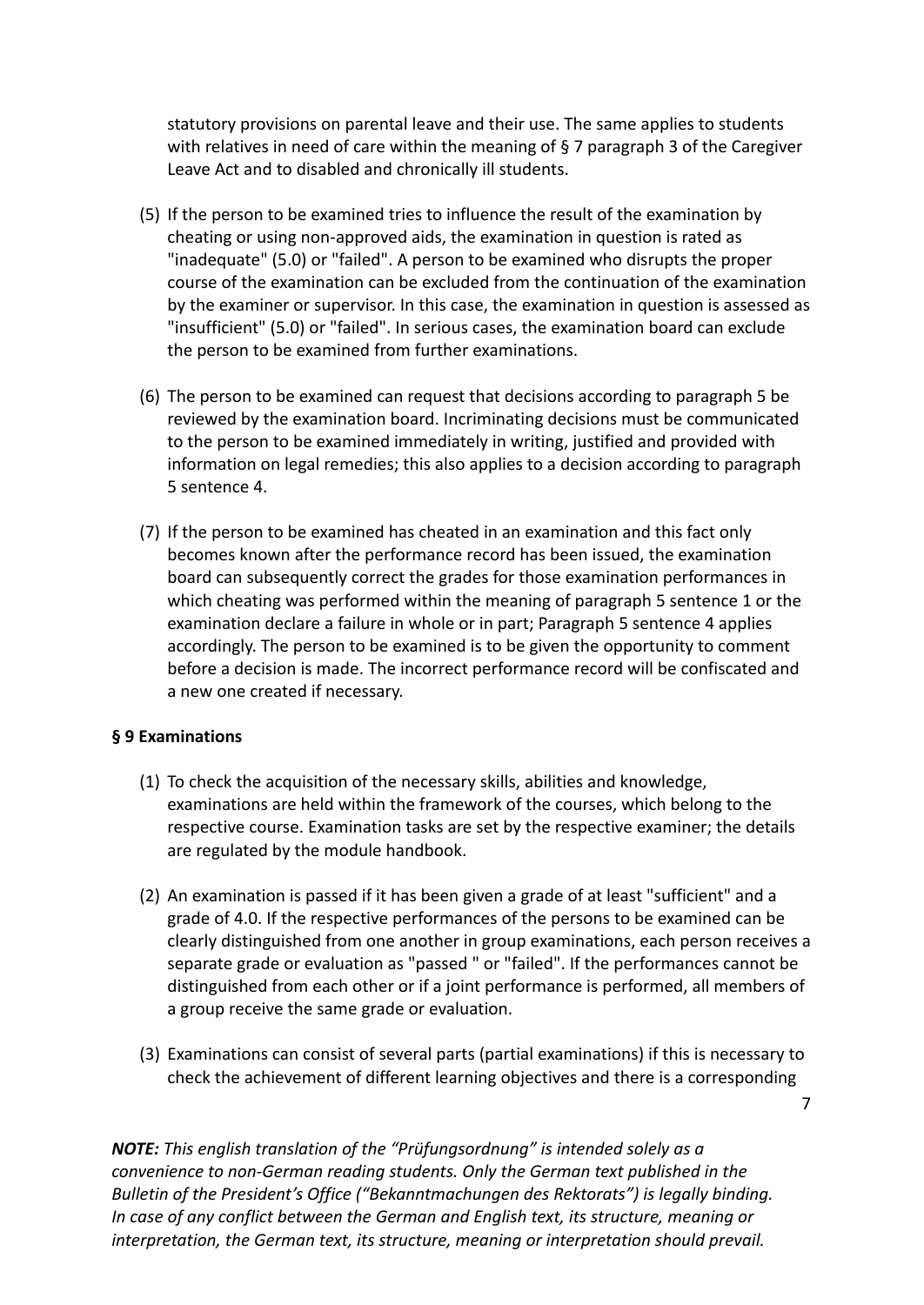regulation in the module handbook. Examinations can take place on specific dates or over the entire duration of an event. Examinations belonging to different courses can be held together in whole or in part. Unless otherwise stipulated in the module handbook, an examination consisting of several parts (partial examinations) is passed if all partial examinations have been passed.

- (4) Exams are taken, also electronically or computer-aided, in the form of
	- a) oral exams,
	- b) written exams,
	- c) practical exams as well

d) mixed forms of the examination forms mentioned under a) to c). Multiple choice tasks are allowed. The form, scope and passing requirements of the respective examination are regulated by the module handbook or by the person responsible for teaching by notification, if necessary, electronically, at the latest at the beginning of the event to which the examination belongs.

- (5) If the examinee credibly submits a medical certificate showing that he/she is unable to complete examinations in whole or in part in the intended form due to long-lasting or permanent health impairments, the examination board can allow equivalent examinations to be taken in a different form (disadvantage compensation). The same applies to study achievements.
- (6) One usually registers for an exam two weeks before the exam date. Deviating regulations can be made in the module handbook or by notification of the person responsible for teaching, possibly electronically, at the latest at the beginning of the event.
- (7) One can be only admitted to an examination if one
	- a) is enrolled in the Master's program in Data and Computer Science at the Heidelberg University and
	- b) has not lost the right to take examinations in the master's program in Data and Computer Science or a related program with essentially the same content.

The respective requirements and the admission procedure are regulated in the module handbook. Details are to be announced by the teacher responsible for the course at the latest at the beginning of the course, if necessary, electronically.

# **§ 10 Oral examinations**

- (1) Through oral examinations, the examinee should prove that she/he has mastered the subject matter of the examination area. Group exams are permitted.
- (2) Oral examinations are taken in front of an examiner in the presence of an observer according to § 6 paragraph 4. If several examinations are held at the same time, one

8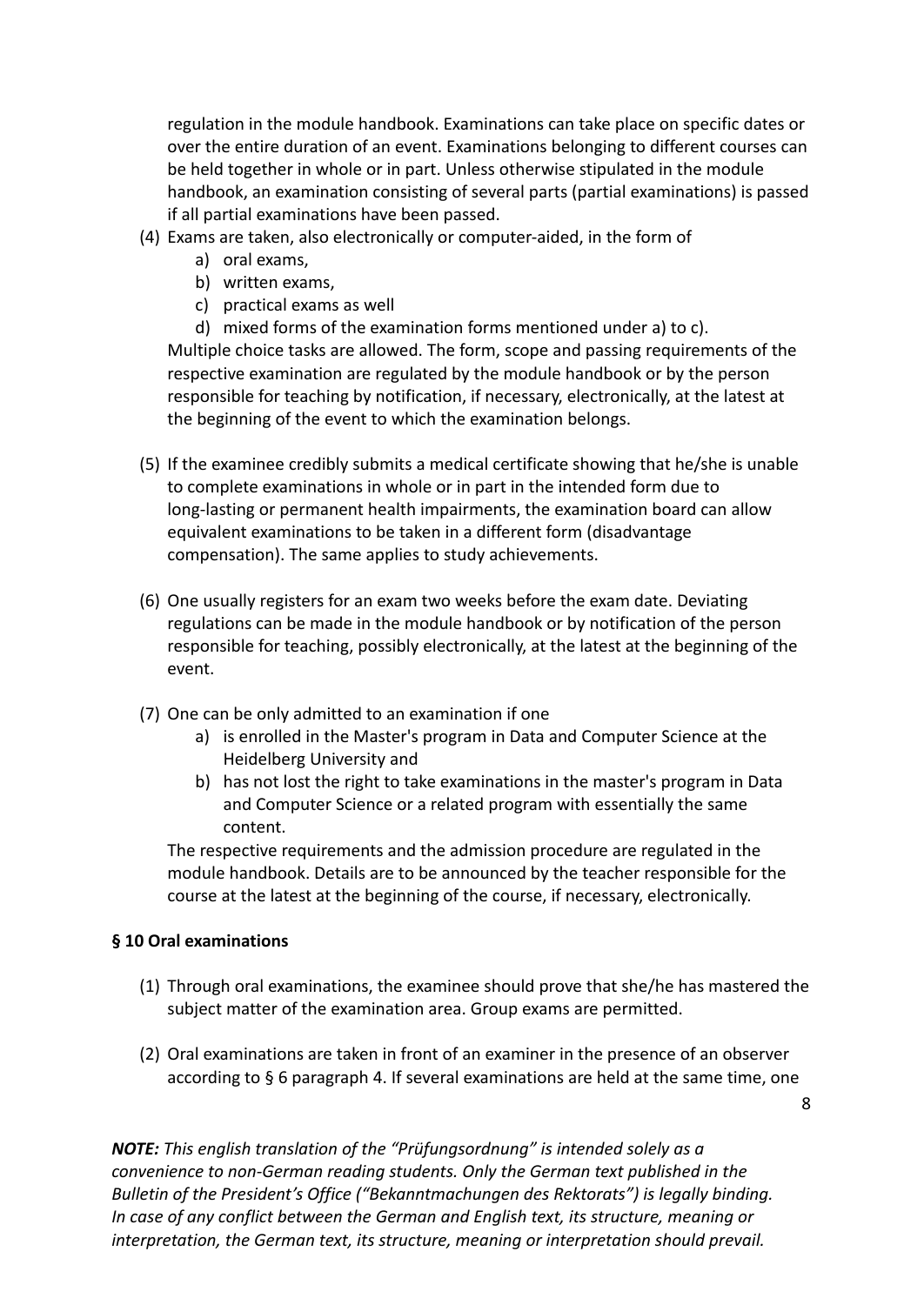examiner can take on the role of observer in a different examination.

- (3) The duration of oral individual examinations can be between 15 and 60 minutes, the duration of oral group examinations between 30 and 90 minutes, whereby 15 to 30 minutes should allocate to each examinee. The module handbook regulates further details.
- (4) The essential items and the result of the oral examination are to be recorded in a protocol. The result is to be announced to the examinee after the oral examination. This does not apply if the examination interview is a partial examination; in this case, the result will only be announced after the last partial examination has been taken, if necessary, electronically.
- (5) Students who want to take the same subject examination at a later date can be admitted as listeners depending on the available places. The admission does not extend to the consultation and the announcement of the examination results. At the request of the examinee or for important reasons, the public is to be excluded.

### **§ 11 Written exams**

- (1) Through written examinations, the examinee should prove that she/he can identify and solve a problem in a limited time and with limited resources using the usual methods of the subject.
- (2) The duration of written examinations, which take place under supervision and only with approved aids and, if necessary, electronically or computer-aided (exams), is between 45 and 120 minutes. The module handbook regulates further details.
- (3) Multiple-choice questions (multiple-choice tasks) are permitted. The proportion of multiple-choice questions in a written examination should not exceed one third of the total performance to be achieved in the examination. If an exam contains a multiple-choice question part, both parts are graded separately and the final grade is calculated based on the partial grades, which may be weighted. The module manual regulates further details, in particular with regard to weighting, or will be announced by the person responsible for teaching at the latest at the beginning of the course, electronically if necessary.
- (4) Examinations in which the performance is evaluated schematically solely on the basis of the number of points achieved, e.g., multiple-choice tasks, are passed if 60% of the maximum achievable number of points are achieved, unless the evaluation is based on an expectation horizon, which is defined by at least three persons who are authorized to examine according to § 6 paragraph 1 (standard setting).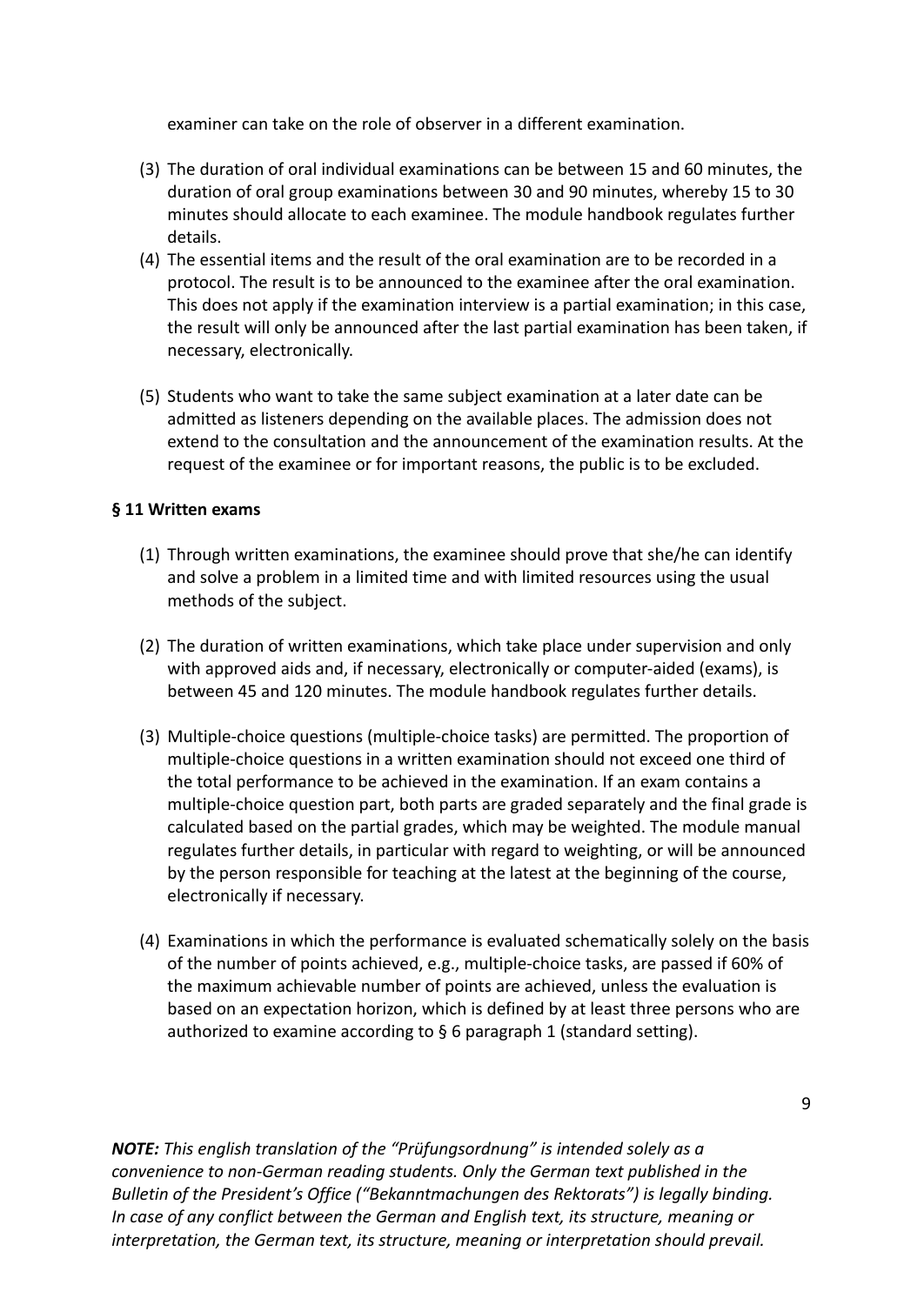- (5) In multiple-choice questions, the examinee has to select one or more answers from a limited number of possibilities, in particular in the form of
	- a. Single-choice questions: one answer must be selected from several possible answers;
	- b. multiple-choice questions: a predetermined number of answers to be selected from a list;
	- c. multiple right/wrong tasks: a series of dichotomous subtasks to be answered, e.g., with "yes/no" or "right/wrong".

Multiple-choice tasks are usually set by the examiner according to § 6 paragraph 3. The examination tasks must be tailored to the knowledge imparted in the course and be suitable for delivering reliable examination results. Before determining the examination result, the person named in sentence 2 must check whether the examination tasks meet the requirements specified in sentence 3.

- (6) In exams according to Paragraph 5 Clause 1, items that contain errors are not used to determine the pass mark. If it was possible to answer such questions correctly or partially correctly, additional points are to be awarded to the examinee for the correct or partially correct answer. A reduction in the number of examination tasks must not be to the detriment of the examinee. If the arithmetic mean of the points achieved by all persons to be examined, reduced by 20%, falls below the 60% limit according to paragraph 3 in examinations according to paragraph 5 sentence 1, the pass mark is reduced to this value (adjustment clause).
- (7) If a written examination is in the form of a term paper or another written elaboration that is not carried out under supervision, the examinee must assure that he/she wrote the work independently and did not use any other aids than those specified. At the request of the examiner, the work must also be submitted in a common format in an electronic version, together with an assurance that the content and wording of the electronic version that has been sent fully corresponds to the printed version and that the candidate agrees that this electronic version is checked for plagiarism within the university using plagiarism software. If an untrue assurance is submitted or if evidence of plagiarism is provided, the work will be rated "inadequate  $(5.0)$ "; § 8 paragraph 5 and paragraph 6 apply accordingly. Before a decision is made, the examinee is to be given the opportunity to comment.
- (8) The assessment procedure for written examinations accompanying the course should not exceed two weeks.

#### **§ 12 Practical examinations**

(1) Through practical tests, the person to be tested should prove that she/he is able to apply theoretical knowledge and learned skills and abilities, including knowledge of processes and activities or work steps, to a specific problem within a specified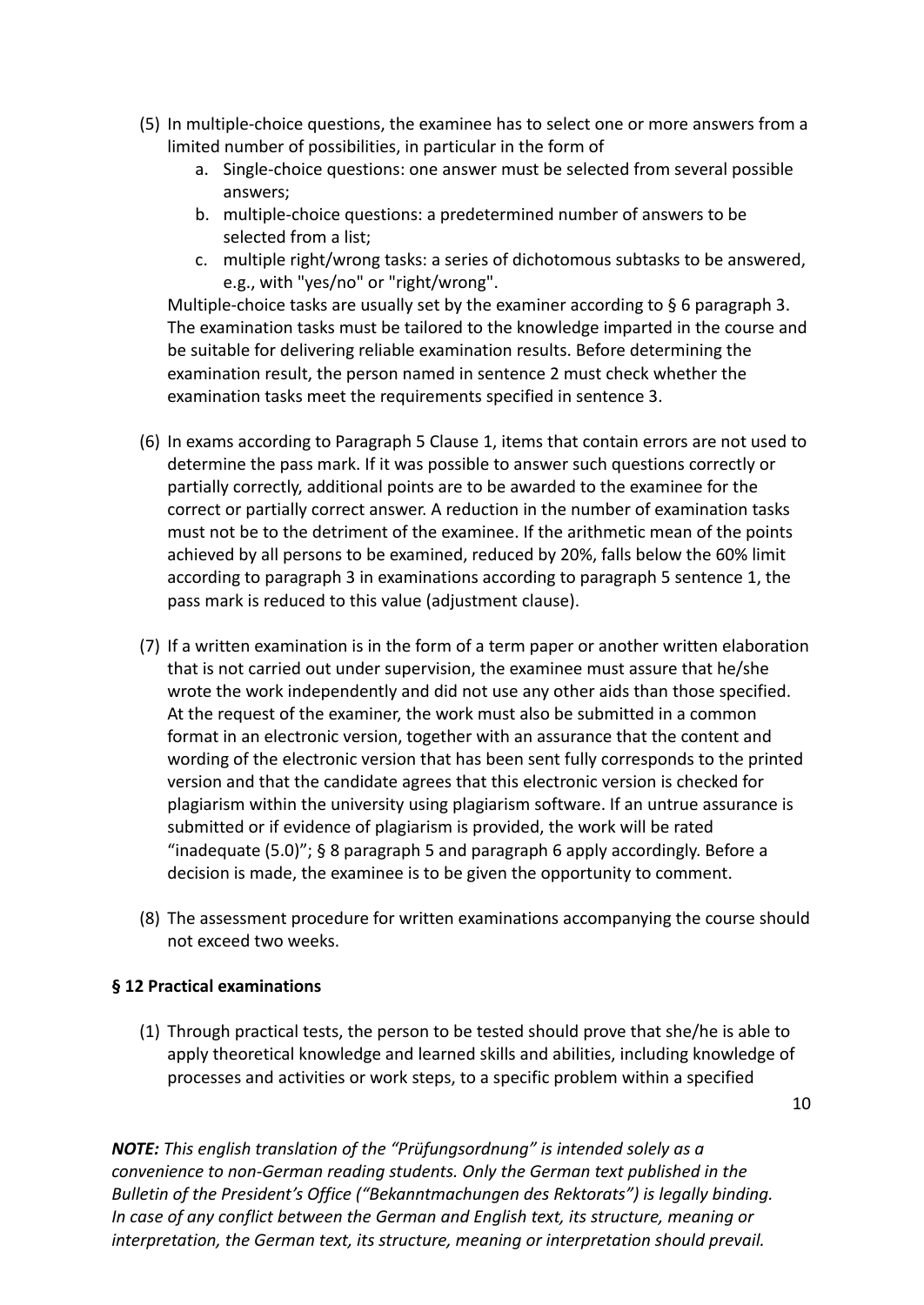processing time. The processing time usually ranges from several hours to several weeks. The module handbook regulates further details.

(2) Group examinations are permitted.

### **§ 13 Assessment of examinations**

(1) The assessment and grading of performance is carried out by the respective examiner. The following notes are to be used:

| Grade              | Value       | Valuation                                                                               |
|--------------------|-------------|-----------------------------------------------------------------------------------------|
| $1 =$ very good    | up to $1,5$ | an excellent performance                                                                |
| $2 = good$         | 1,6 to 2,5  | a performance well above average<br>requirements                                        |
| $3 =$ satisfactory | 2,6 to 3,5  | a performance that meets average<br>requirements                                        |
| $4 = sufficient$   | 3,6 to 4,5  | a performance that, despite its<br>shortcomings, still meets the<br>requirements        |
| $5 =$ insufficient | from $4,6$  | a performance that does not meet the<br>requirements due to significant<br>deficiencies |

If a grade is awarded for an individual performance, only a grade within the meaning of sentence 1, table column 1 is considered; However, this can be raised or lowered by 0.3 to the intermediate values x.7 or x.3, whereby the grades 0.7, 4.3, 4.7 and 5.3 are excluded. If a grade for an individual performance is included in an overall evaluation, the whole number (x.0) or, if applicable, the intermediate value (x.7 or x.3) counts as the grade.

If assessments are summarized to form an overall assessment, the grade results from the arithmetic mean of the individual grades, unless a different weighting is specified in the module handbook or by notification of the person responsible for teaching, if necessary electronically, at the latest at the beginning of the course; Paragraph 3 applies accordingly.

(2) The final grade of a module results from the arithmetic mean of the grade values of the partial module grades weighted according to the respective credit points. If a final module examination is to be taken in a module, then, contrary to sentence 1, the grade of the final module examination forms the final grade for this module. Regulations on weighting that deviate from sentence 1 and sentence 2 can be made in the module handbook or by notifying the person responsible for teaching,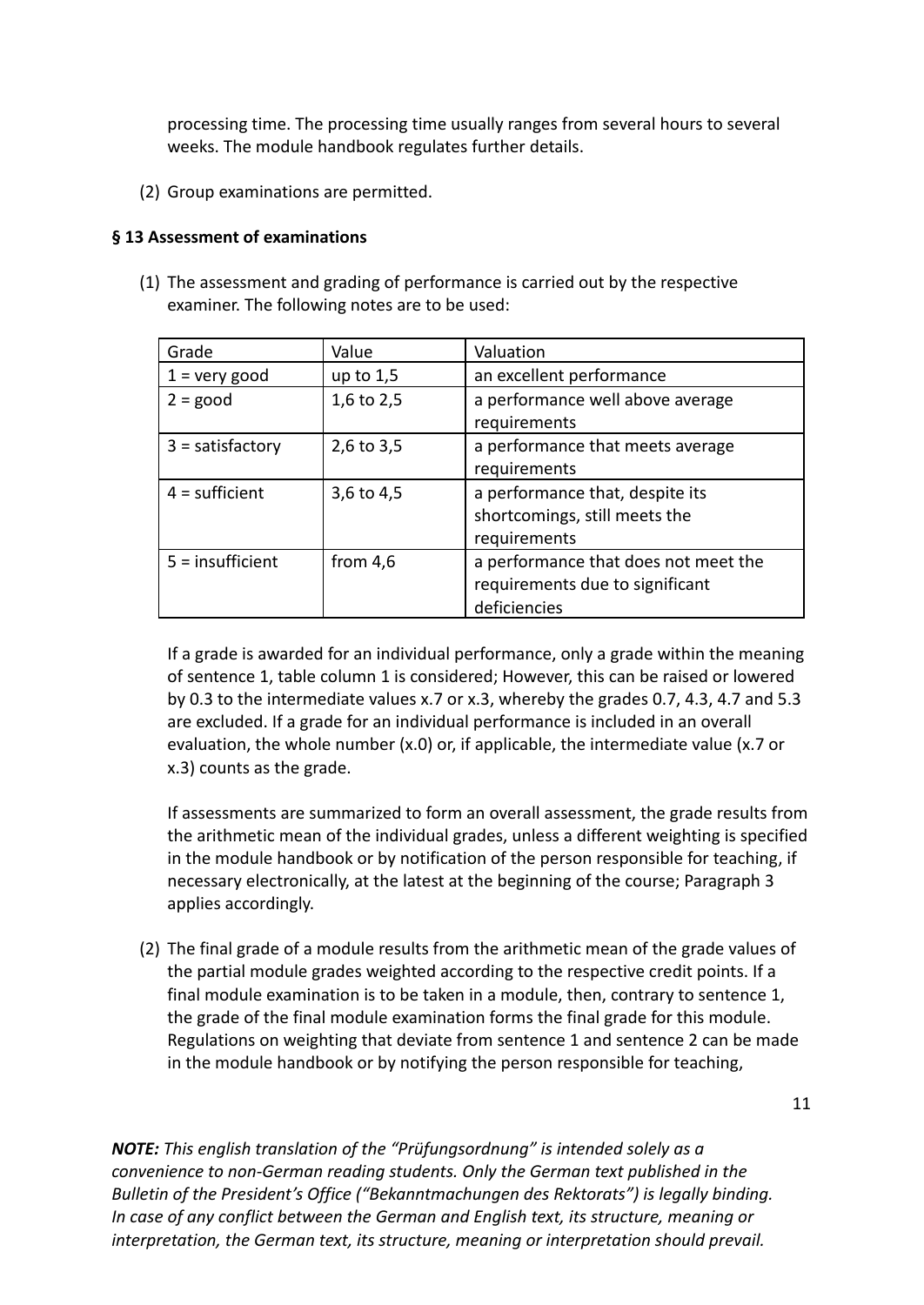electronically, if necessary, at the latest at the beginning of the course.

A module final grade, a subject grade and the overall grade of the master's examination are an average up to 1.5 very good, from 1.6 to 2.5 good, from 2.6 to 3.5 satisfactory, from 3.6 to 4.0 sufficient.

### **§ 14 Repetition of examinations, deadlines**

- (1) It is not possible to repeat a passed exam.
- (2) Examinations that have not been passed or are deemed to have been failed can be repeated once. A repeat examination can only be taken at Heidelberg University or a cooperating university with which a corresponding cooperation agreement exists.
- (3) Failed examinations of compulsory and elective modules must be repeated within two semesters. § 18 paragraph 5 applies to repeating the master's examination. If the candidate misses the deadline, the examinee loses the right to take the examination, unless he is not responsible for exceeding the deadline in accordance with § 8 paragraph 3 and paragraph 4.
- (4) If a compulsory module that is not the Master's thesis or an elective module is not passed in the first repetition, the examination board can admit the candidate to a second repetition upon written, justified application. A second repetition is only permitted in exceptional cases and only with a maximum of three modules.
- (5) Failure to pass a compulsory module results in the loss of the examination entitlement. In the case of compulsory elective modules, failure can be compensated for by successfully completing another compulsory elective module or another achievement within the module in question, insofar as this is provided for in the module handbook. § 4 paragraph 2 remains unaffected.

#### **Section II: Master's Examination**

# **§ 15 Admission requirements and admission procedure for the master's examination, application for the award of the master's degree**

(1) Only those who meet the requirements according to paragraph 2 and § 9 paragraph 7 sentence 1 can be admitted to the master's examination. Application for admission

12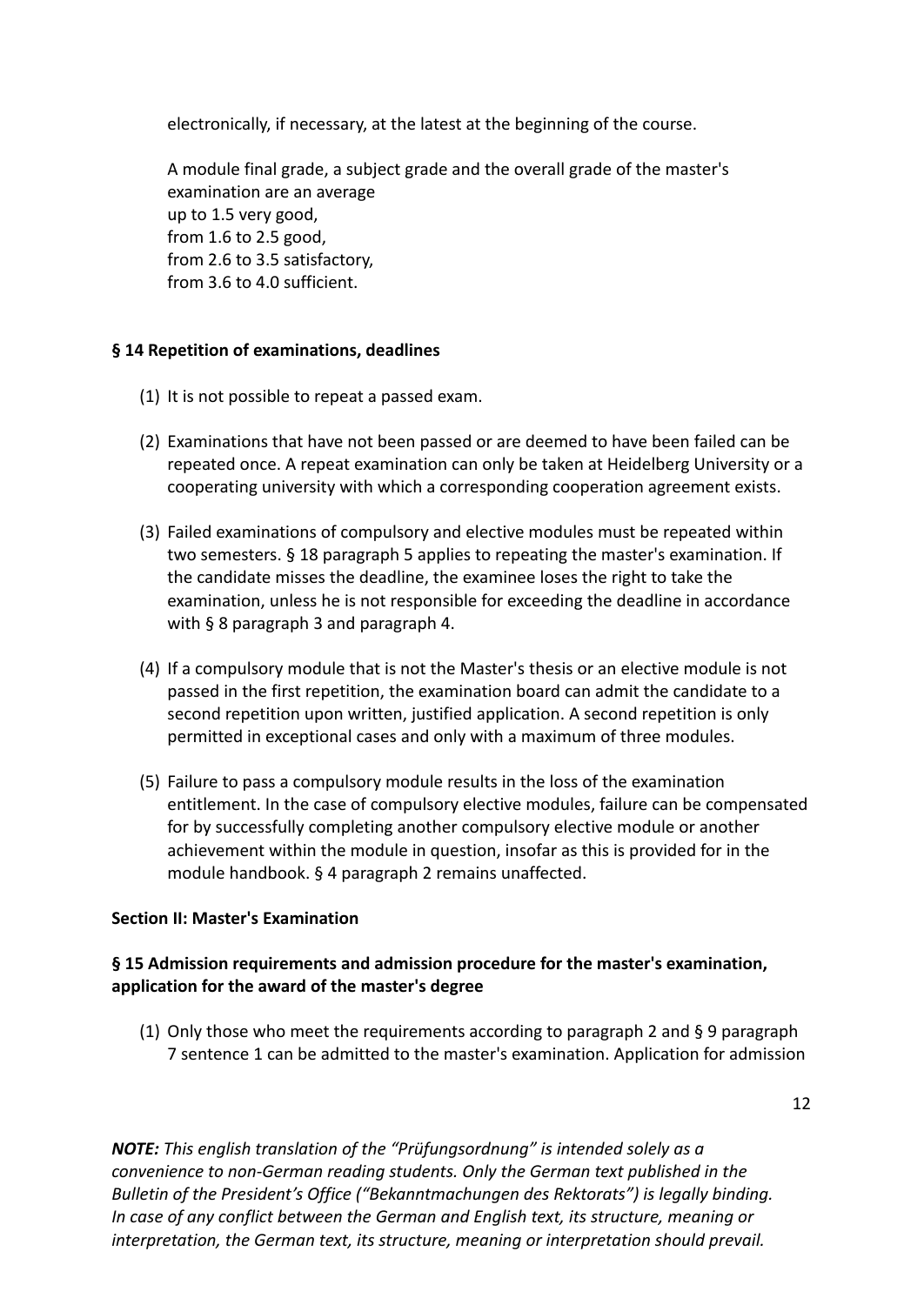must be made in writing to the examination board.

- (2) The application for admission to the master's examination must be attached
	- 1. an evidence of academic achievements amounting to at least 45 credits, excluding the 18 credits of the application area, and
	- 2. a declaration of the existence of the requirements according to  $\S 9$  paragraph 7 sentence 1.
- (3) The chairperson of the examination board decides on the application. A refusal must be communicated in writing, justified and provided with instructions on legal remedies.
- (4) If the examinee cannot provide the necessary evidence in the prescribed manner, the examination board can permit the evidence to be provided in a different way.
- (5) The application is rejected if
	- 1. the documents are incomplete or
	- 2. the requirements specified in paragraph 1 are not met or
	- 3. the examinee has otherwise lost the right to take examinations in the Data and Computer Science course or in a related course with essentially the same content, or
	- 4. the examinee is in an examination procedure in a degree program according to Section 3.

# **§ 16 Scope and form of the master's examination**

The Master's examination in the Data and Computer Science course consists of

- 1. the master's thesis and
- 2. the master's colloquium.

# **§ 17 Master's thesis**

- (1) The Master's thesis should show that the examinee is able to independently work on a computer science problem or an application area within a specified period of time using computer science methods.
- (2) The Master's thesis can be issued and supervised by any authorized examiner according to § 6 paragraph 2.
- (3) The examinee must start the Master's thesis no later than in the semester following the announcement of the evaluation of the last academic achievement in accordance with Appendix 1, with the exception of the master's examination. If the examinee misses this deadline, the Master's thesis is graded as "insufficient" (5.0), unless the examinee is not responsible for exceeding the deadline in accordance with § 8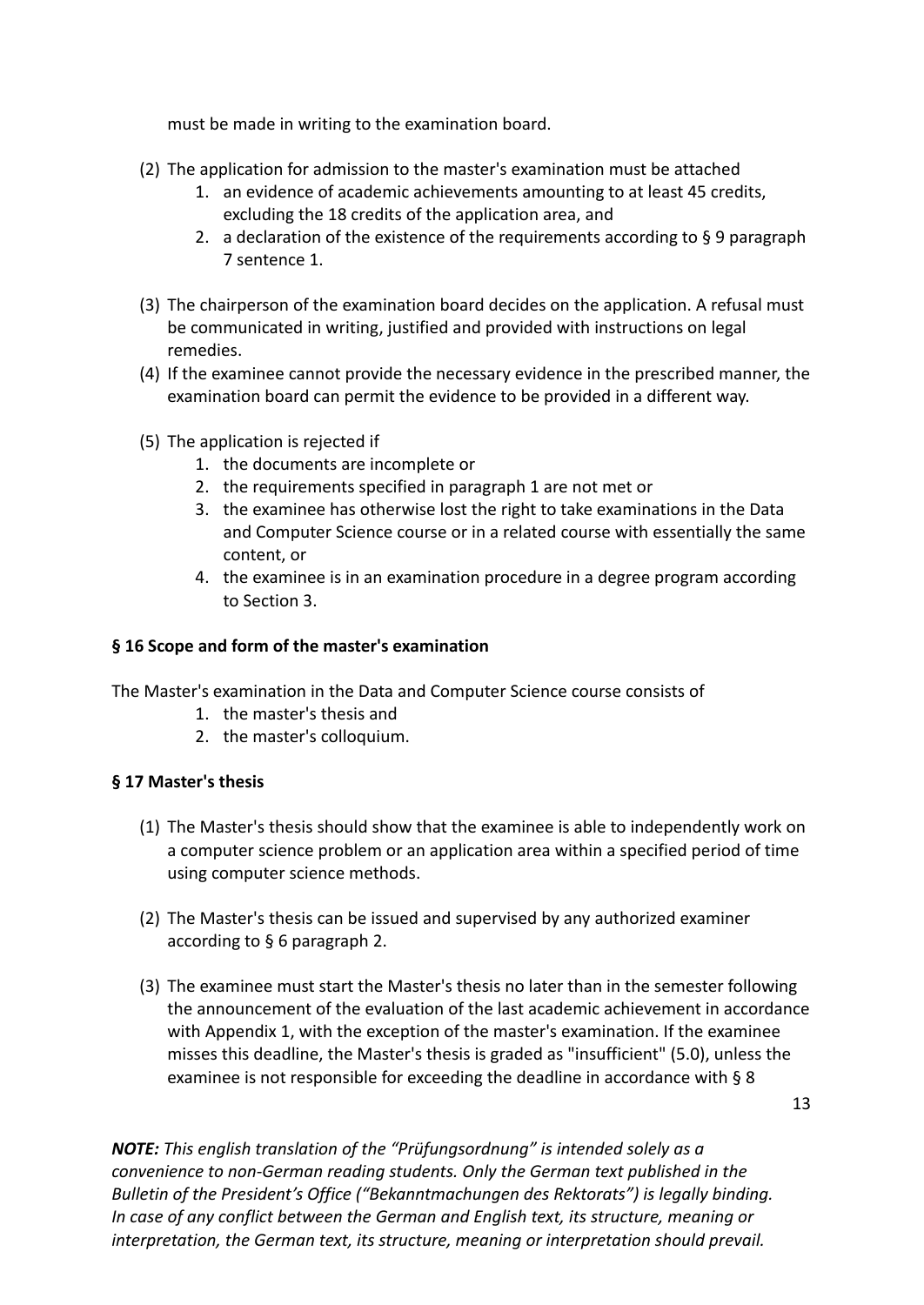paragraph 3 and paragraph 4.

- (4) The subject of the Master's thesis is determined by the supervisor in consultation with the examinee. Upon request, the chairperson of the examination board will ensure that the examinee receives a topic for the master's thesis in good time. The examinee is to be given the opportunity to make suggestions for the topic; this does not justify a legal claim.
- (5) The topic is assigned by the chairperson of the examination board. The date of issue must be recorded. The Master's thesis is registered when the topic is issued and is considered to have been started.
- (6) The scope of the Master's thesis corresponds to 30 CP. The time from the issue of the topic to the submission of the Master's thesis is six months. In exceptional cases, the deadline can be extended by the examination board in consultation with the supervisor by up to three months, or by up to six months during part-time studies. If the processing deadline is not met, the master's thesis is assessed as "insufficient" (5.0), unless the examinee is not responsible for exceeding the deadline in accordance with § 8 paragraph 3 and paragraph 4.
- (7) Topic, task and scope of the Master's thesis are to be limited in such a way that the deadline for processing can be met.
- (8) The Master's thesis can be written in English or German after prior consultation with the supervisor. It should contain an English summary.

# **§ 18 Submission and evaluation of the Master's thesis**

- (1) The Master's thesis must be submitted to the examination board in three copies and one electronic version by the deadline; The date of submission must be documented. The file format for the electronic version is determined by the examination board and announced when registering the work, electronically if necessary.
- (2) When submitting the Master's thesis, the examinee must confirm in writing that he or she has written the work themselves and has not used any sources or aids other than those specified and has marked what has been taken over, either verbatim or in terms of content, from third-party works as foreign. Furthermore, it must be assured that the electronic version transmitted corresponds in content and wording to the printed version and that the examinee agrees that this electronic version is checked for plagiarism internally by the university using plagiarism software. If an untrue assurance is submitted or proof of plagiarism is provided, the work will be rated "not sufficient (5.0)". Section 8 paragraph 5 and paragraph 6 apply accordingly. Before a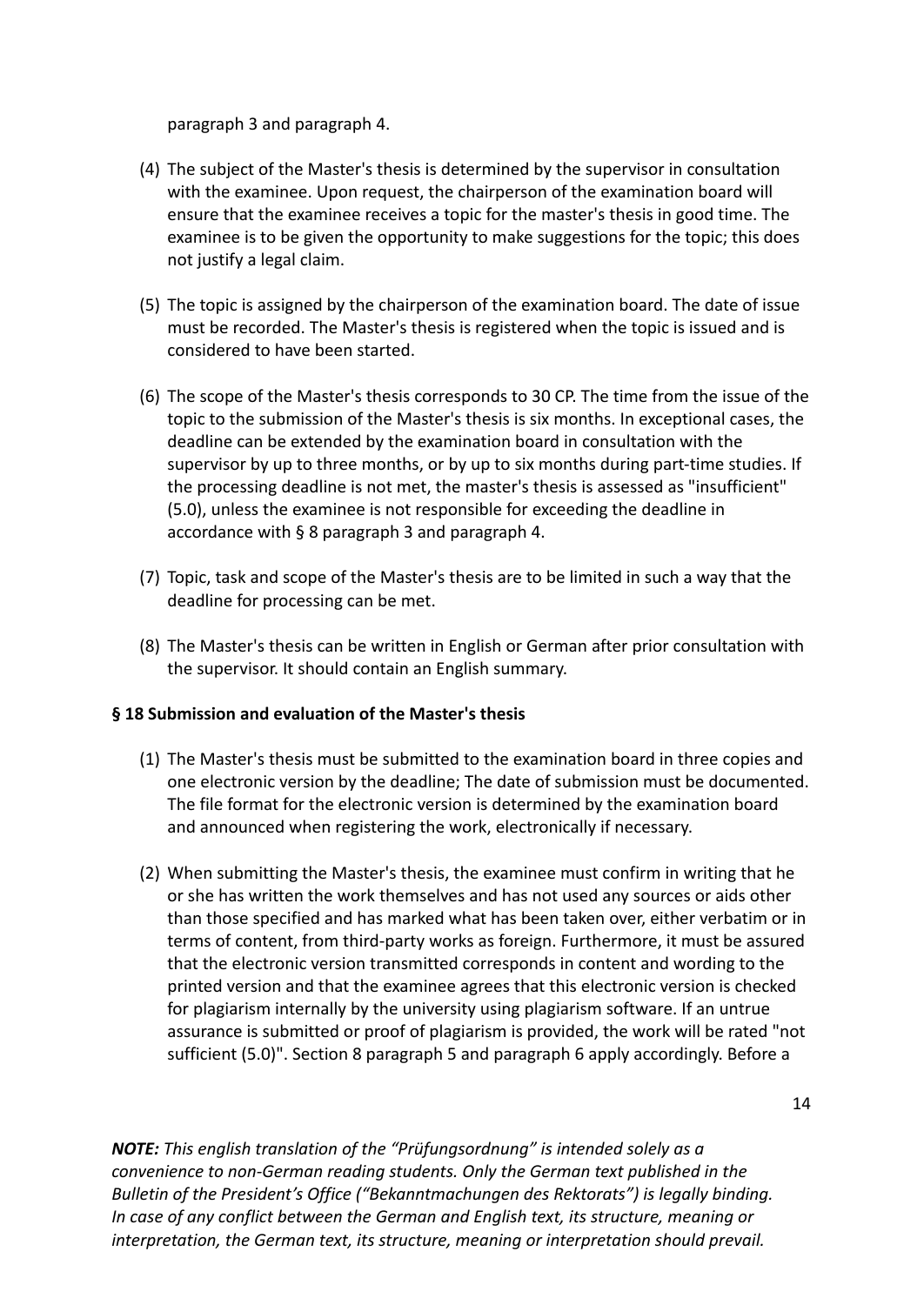decision is made, the examinee is to be given the opportunity to comment.

- (3) The Master's thesis is evaluated by two examiners, one of whom must be a professor. The first examiner should be the supervisor of the thesis. The second examiner can be determined by the examination board; the examinee has the right to make a proposal, but this does not justify a legal claim. The evaluation process should not exceed six weeks. If the supervisor cannot meet this deadline, he or she must inform the examination board immediately. The notification should include a reason for the delay and the date when the evaluation process will be completed.
- (4) The evaluation is carried out according to  $\S$  13 paragraph 1 sentence 1 to sentence 3. The grade results from the arithmetic mean of both evaluations. In the event of deviations of more than one grade, the examination board will determine the grade for the Master's thesis after hearing both examiners. In these cases, she/he can arrange for a third assessment by another examiner and include it in her/his assessment.
- (5) If the Master's thesis is graded "insufficient" (5.0), it can be repeated with a new topic; a repetition with the previous topic is excluded. The repetition must be registered within six months after notification of the grade of the first work. § 17 paragraph 6 applies to the processing time.

# **§ 19 Master's Colloquium**

- (1) In the compulsory master's colloquium module, the person to be examined presents the content of the master's thesis orally and defends the work in a discussion with both examiners. The colloquium should show that the person to be examined has sufficient knowledge of the basics of the topic of the master's thesis and the related areas. As a rule, it must be completed no later than four weeks after submission of the Master's thesis. In exceptional cases, in particular if this is necessary due to an intended change of university location or taking up employment, the examination board of the person to be examined can, upon request, allow the colloquium to be held before the master's thesis is submitted, but no longer than two weeks before submission.
- (2) The colloquium is held in the presence of both examiners according to § 18 paragraph 3. The assessment and grading according to § 13 Paragraph 1 Clause 1 to Clause 3 are carried out by the examiners alone. The grade results from the arithmetic mean of both ratings. The result is the grade of the master's colloquium module. Minutes must be taken of the main points of the presentation and the discussion.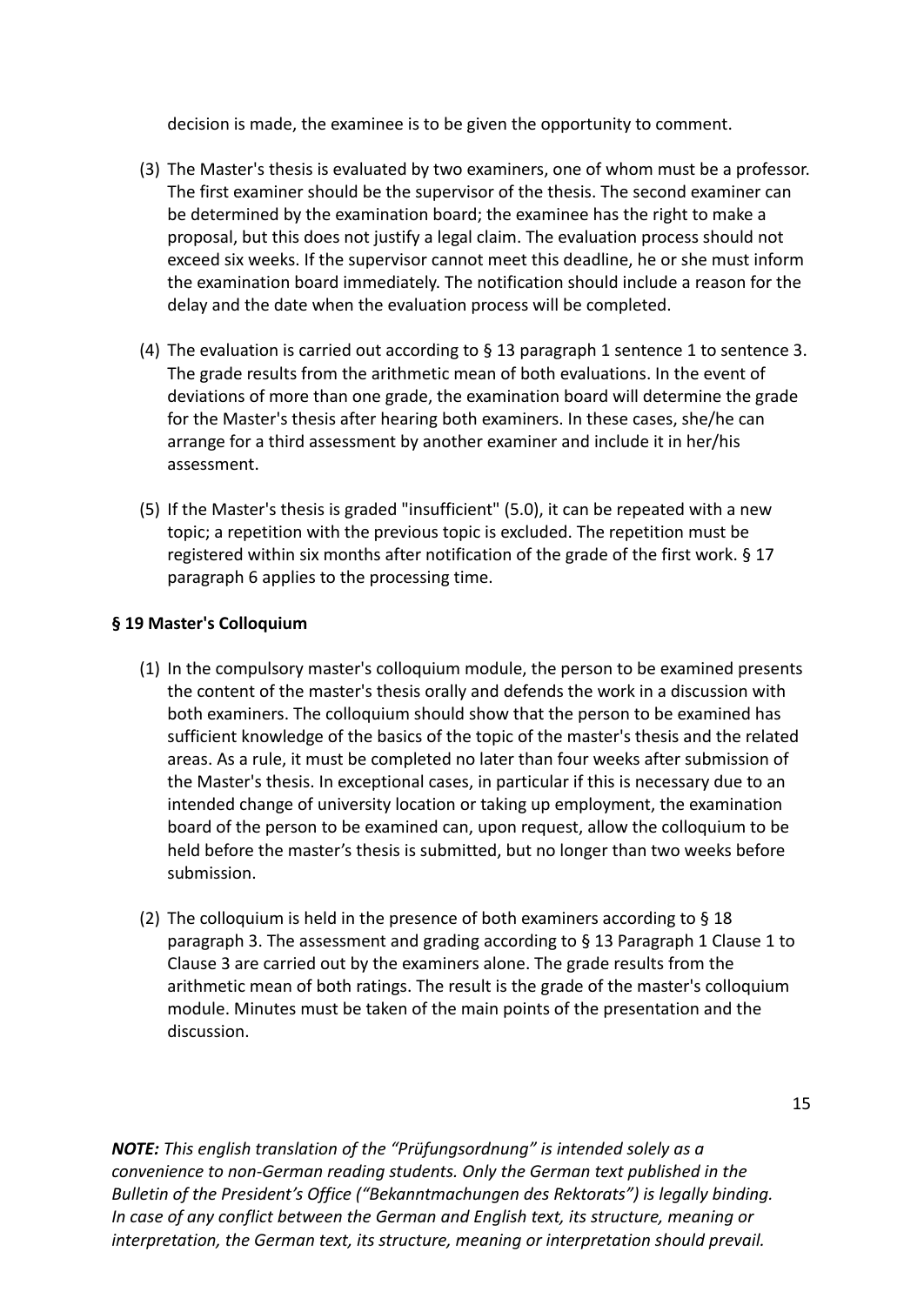- (3) The duration of the presentation of the Master's thesis is between 30 and 60 minutes, the length of the discussion between 15 and 45 minutes; The person to be examined must be informed of the details in text form, if necessary, electronically, no later than two weeks before the examination. Overall, the duration of the colloquium should not exceed 90 minutes.
- (4) The master's colloquium is announced to all students and teachers of the computer science courses. Depending on the number of places available, all members and students of the faculty can participate in this as an audience, as can other people at the request of the person to be examined. Participation does not extend to the consultation and the announcement of the examination results. At the request of the person to be examined or for important reasons, the public is to be excluded.

# **§ 20 Passing the examination, overall grade, application for the award of the Master's degree**

- (1) The Master's examination is passed when all modules required for the completion of the course have been successfully completed and have been given a grade of at least "sufficient" and a grade of 4.0.
- (2) § 13 applies to the evaluation of the individual graded examinations and the overall grade.
- (3) The overall grade of the master's examination is formed as follows - 65% from the arithmetic mean of the grade values of the module final grades of the course-related modules according to Appendix 1, weighted according to the respective credit points - 35% from the arithmetic mean of the grades of the Master's thesis and the Master's colloquium weighted according to the respective credit points.
- (4) § 13 paragraph 3 sentence 2 applies to the overall grade of the master's examination. If the overall grade average is 1.0, the grade "with distinction" is awarded.
- (5) Students who have successfully passed the master's examination receive a relative grade (ECTS grade) in accordance with the ECTS User's Guide in its currently valid version in addition to the final grade according to the German system.
- (6) The award of the master's degree must be applied for in writing to the chairperson of the examination board. Evidence must be provided of academic achievements amounting to 120 CP in accordance with the catalog of compulsory, compulsory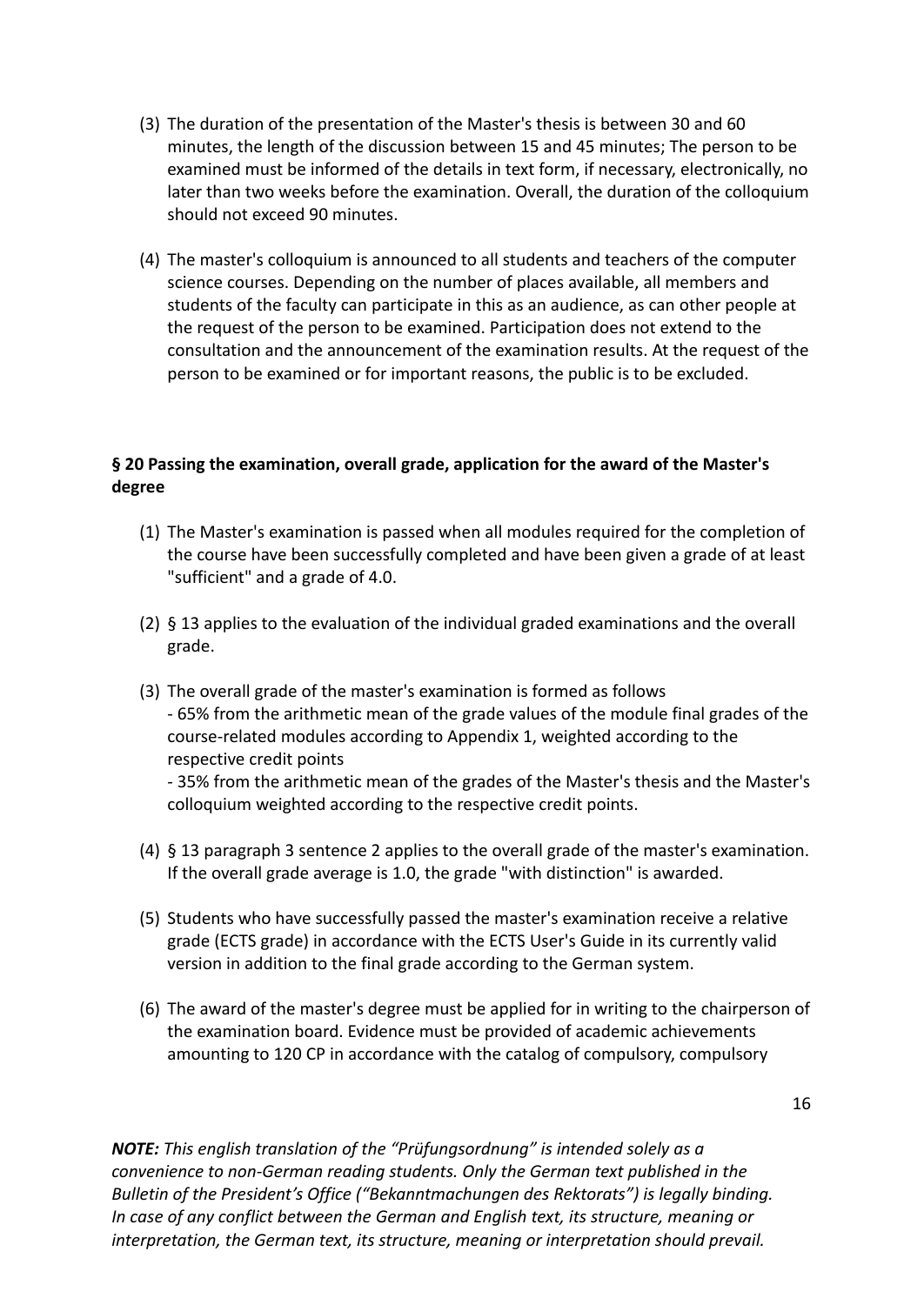elective and elective modules in accordance with Appendix 1, in particular evidence of a successfully completed master's thesis.

## **§ 21 Master's degree certificate**

- (1) A certificate in German and English should usually be issued within two weeks after the assessment of the last examination performance. The certificate contains the names of the individual modules with the grades achieved in them, the assigned credit points, topic and grade of the Master's thesis and the overall grade of the master's examination.
- (2) A "Diploma Supplement" in German and English is attached to the final certificate, which contains additional information about course content and the course of studies and adheres to the framework set out in the "European Diploma Supplement" in terms of content.

# **§ 22 Master's diploma**

- (1) With the degree certificate, the candidate receives the master's diploma in German and English with the date of the certificate. It certifies the award of the academic degree "Master of Science".
- (2) The certificate is signed by the dean of studies and by the chairperson of the examination board and bears the seal of the faculty.
- (3) If the examinee has not passed the Master's examination, a certificate signed by the chairperson of the examination board will be issued upon request and upon presentation of the relevant evidence, which contains the examination performances and their grades as well as the missing examination performances. The certificate contains the note that the master's examination was not passed. The same applies to the definitively failed Master's examination.

#### **Section III: Final Provisions**

#### **§ 23 Invalidity of examinations**

- (1) If the examinee has cheated in an examination and this fact only becomes known after the certificate has been issued, the examination board can subsequently correct the grades for those examinations in which cheating was performed and declare the examination fully or partially failed.
- (2) If the requirements for admission to an examination were not met without the examinee wanting to deceive about this and if this fact only becomes known after

17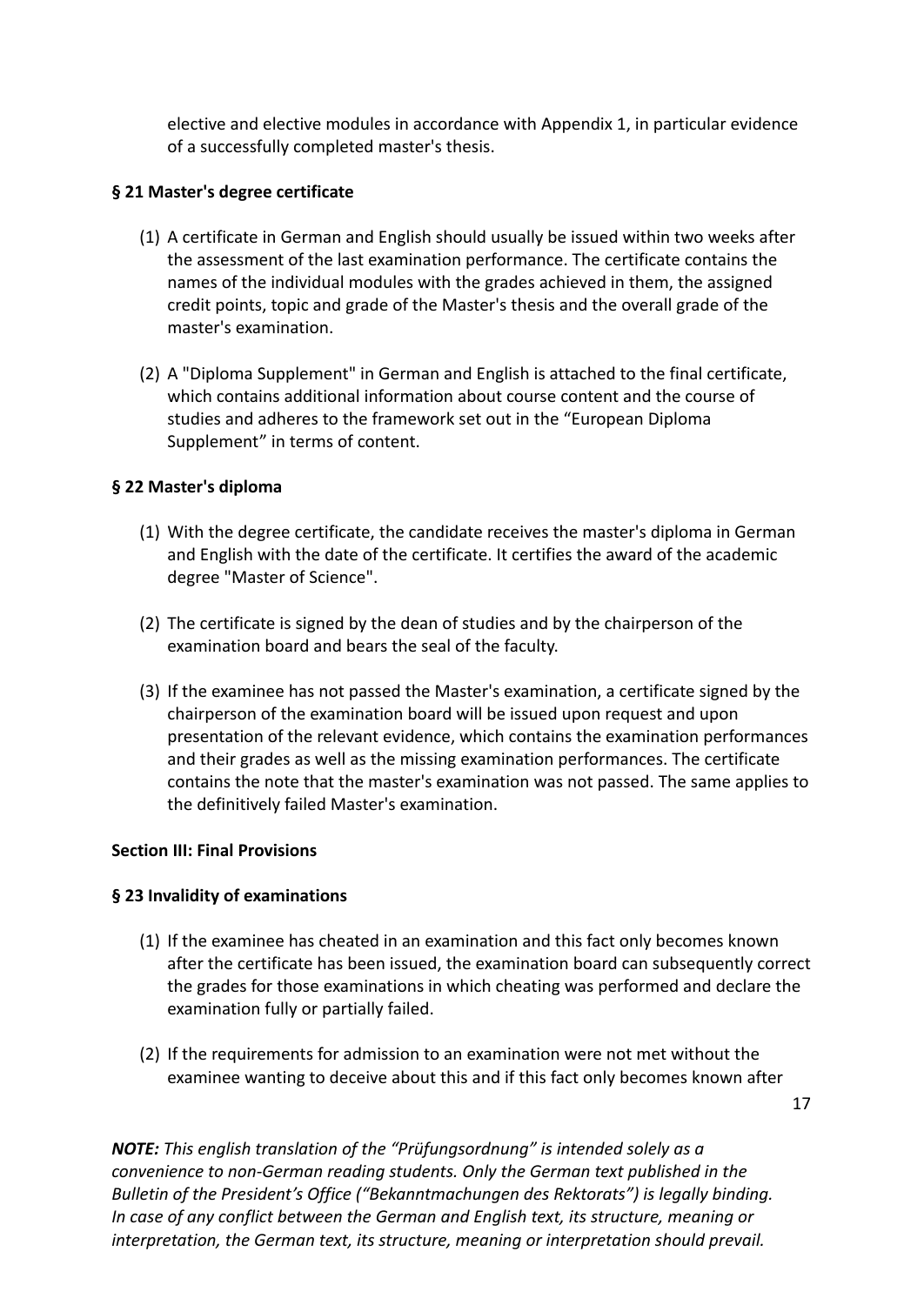the certificate has been issued, this deficiency is remedied by passing the examination. If the admission was wrongly obtained intentionally, the examination board will decide.

- (3) Before a decision is made according to paragraph 1 or paragraph 2 sentence 2, the examinee is to be given the opportunity to express his or her opinion.
- (4) The incorrect examination certificate is to be confiscated and a new one issued if necessary. If the examination was declared "failed" due to cheating, the associated Master's certificate must also be confiscated with the incorrect examination certificate. A decision according to paragraph 1 and paragraph 2 sentence 2 is excluded after a period of five years from the date of the examination certificate.

#### **§ 24 Procedural complaints, inspection of the examination files**

- (1) Deficiencies in the examination procedure, such as an impairment due to internal (e.g., own illness) or external influences (e.g., noise), must be reported immediately, usually during the examination to the examiner or the person in charge.
- (2) Within one year of completing an examination, the examinee may request access to his or her written examination papers, the related reports of the examiners and the examination records. The chairperson of the examination board should determine the place and time of the inspection.

#### **§ 25 Communication**

- (1) Electronic communication with students who have been assigned a student email address by the University Computer Center (URZ) is exclusively via this address. The provisions of Heidelberg University's email usage regulations in their current version remain unaffected.
- (2) If it is not possible to deliver or transmit notifications and other written notifications to the student because she/he, pursuant to Section 8 Number 1 of the University Data Protection Ordinance, specifically those relating to a change of name and/or address, failed to do check these or did not do so immediately, an appeal to deficiencies in the transmission or a lack of access is excluded.

#### **§ 26 Counseling for students**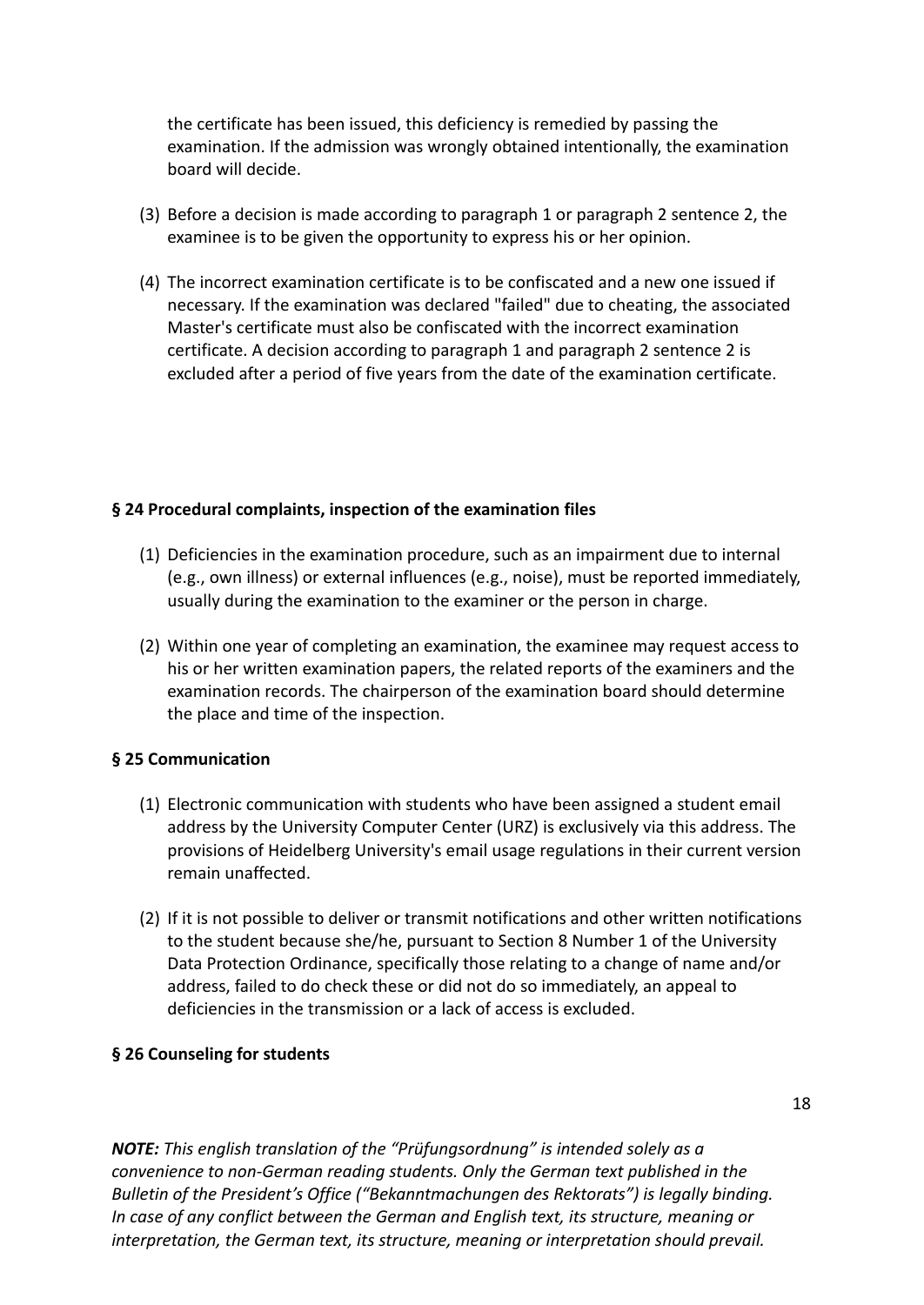- (1) The range of subject-related advisory services in the form of general information events and individual advice is open to students throughout their studies. Questions about individual courses can be addressed to the respective lecturer during the consultation hours offered for this purpose. It is strongly recommended that students take advantage of an individual course advisory service in all situations that can lead to significant difficulties with their studies. These are in particular difficulties in preparing for exams or with individual courses, non-compliance with the study plan, failing exams, personal stress and changing the course of study or the university.
- (2) If there is only one attempt left for an examination, a consultation should be held with the person responsible for teaching or examining. This should be done in good time so that any recommendations can already be implemented with regard to the next possible examination date.
- (3) In addition, there is the general counseling service of the university, in particular that of the central student counseling and that of the representative for chronically ill and disabled students.

# **§ 27 Effective Date, Transitional Provisions**

These study and examination regulations come into force on the first day of the month following their publication in the rector's newsletter.

For students who started their studies before they came into force, the previous regulations apply for nine semesters after they come into force. The application must be submitted in text form to the Examination Office within six months of the entry into force.

Heidelberg, September 29, 2021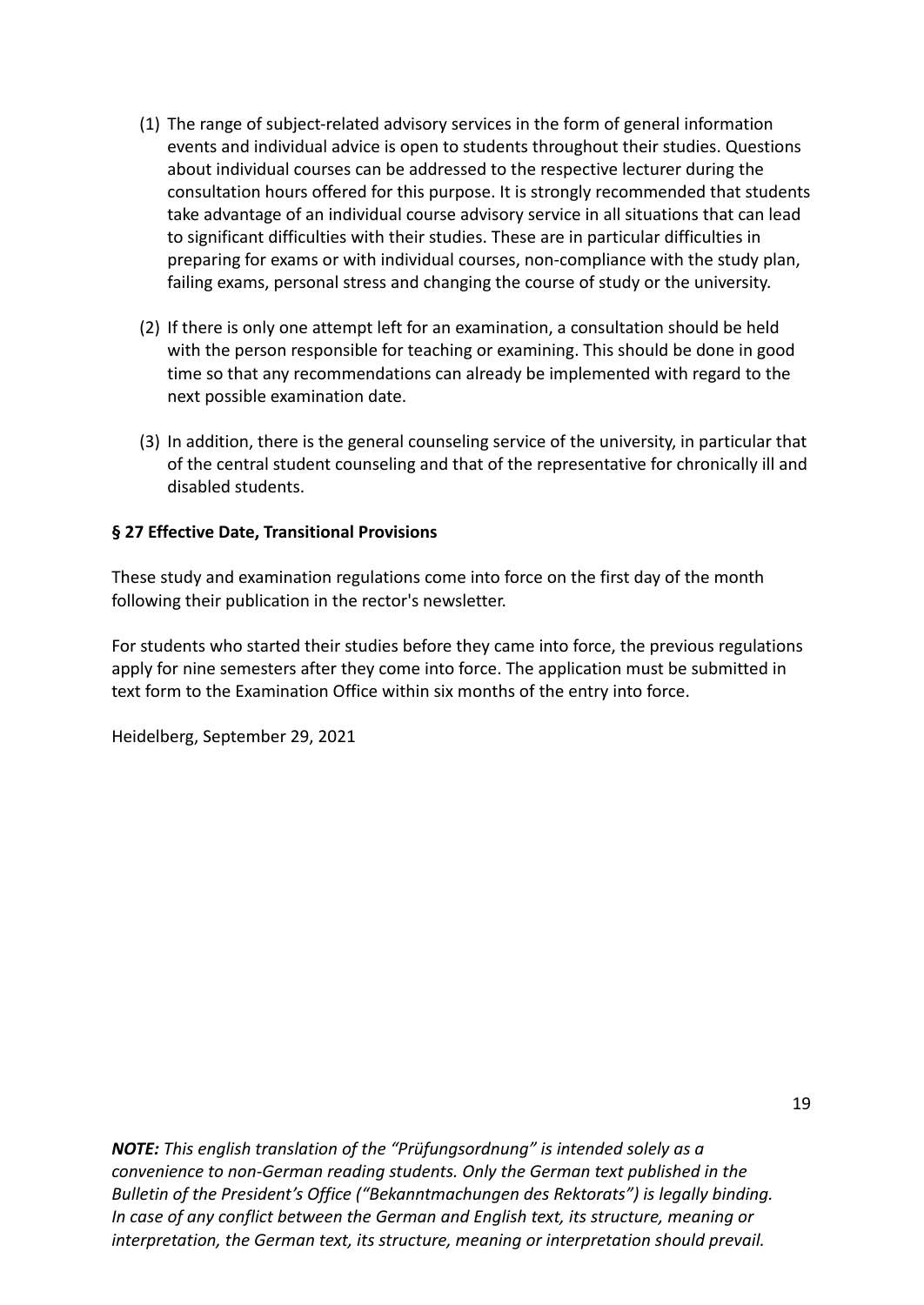### **Appendix 1: Structure and modules of the program of study**

#### **A. Compulsory modules**

| Master seminar    | 4 I P       |
|-------------------|-------------|
| Master internship | 8 LP        |
| Application area  | <b>18LP</b> |
| Master's thesis   | 30 CP       |
| Master colloquium | 4 I P       |

### **B. Compulsory elective modules**

A total of 50 CP must be completed in the compulsory elective area of computer science. Three of the following areas must be covered with at least 6 CP each:

- Visual Computing
- Software Systems and Engineering
- Scientific Computing
- Algorithmic Data Analysis and Machine Learning
- Algorithmics and Theoretical Computer Science
- Computer engineering

The modules available for selection are listed in the module handbook.

In addition to the compulsory elective modules, up to two master seminars in the compulsory area can be chosen as elective modules, both to broaden knowledge and for further specialization, especially with regard to the content of the Master's thesis. Recognition of these modules as modules completed in the compulsory area and recognition of compulsory modules completed in the compulsory elective area for the compulsory area is then excluded.

When planning your studies, you can also choose specializations with correspondingly specified compulsory elective modules. The specializations are described in the module handbook.

If the basic knowledge required to achieve certain learning goals is missing, especially if the bachelor's degree that was a prerequisite for admission to the master's degree in Data and Computer Science was not completed at the Faculty of Mathematics and Computer Science at the Heidelberg University, or if you are changing university during a master's degree or a there is a change of focus between the bachelor's and master's degree, modules up to a volume of 30 CP from the bachelor's degree in computer science can be credited in the compulsory elective area upon application to the examination board, of which a maximum of 16 CP from the compulsory modules of the bachelor's degree are admissible. The available modules are listed in the module handbook for the bachelor's degree.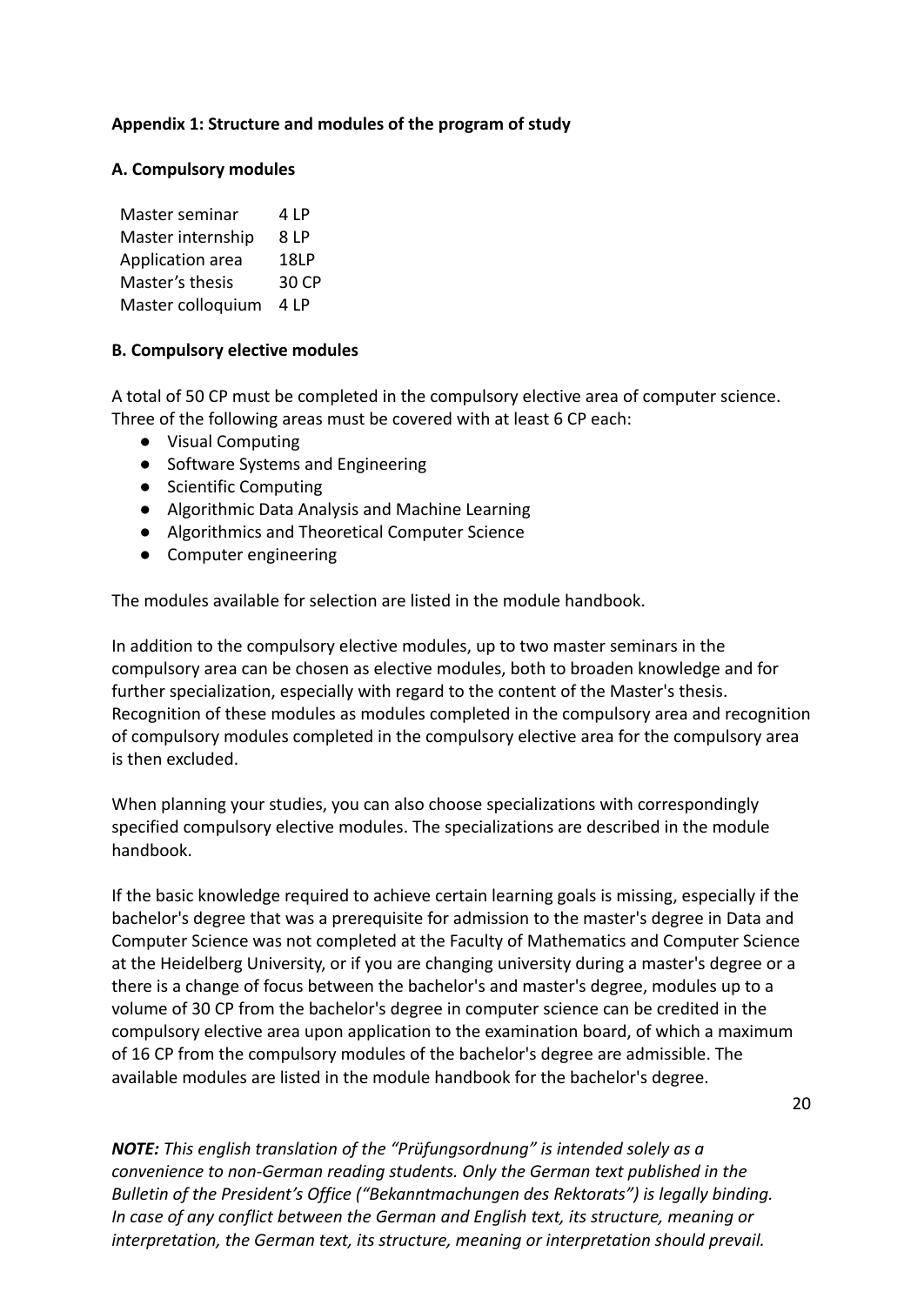# **C. Elective Field of Application**

A total of 18 CP must be earned in the application area. Annex 3 regulates further details.

# **D. Cross-skills electives**

A total of 6 CP must be completed in the elective area of interdisciplinary skills. The modules available for selection are described in the module handbook. This elective can also be replaced in whole or in part by specialist modules from the compulsory elective area of computer science; in this case, the grades, weighted according to credit points, are included in the calculation of the overall grade.

### Remark:

It is recommended to complete the master's seminar and the master's internship in the thematic context of the master's thesis.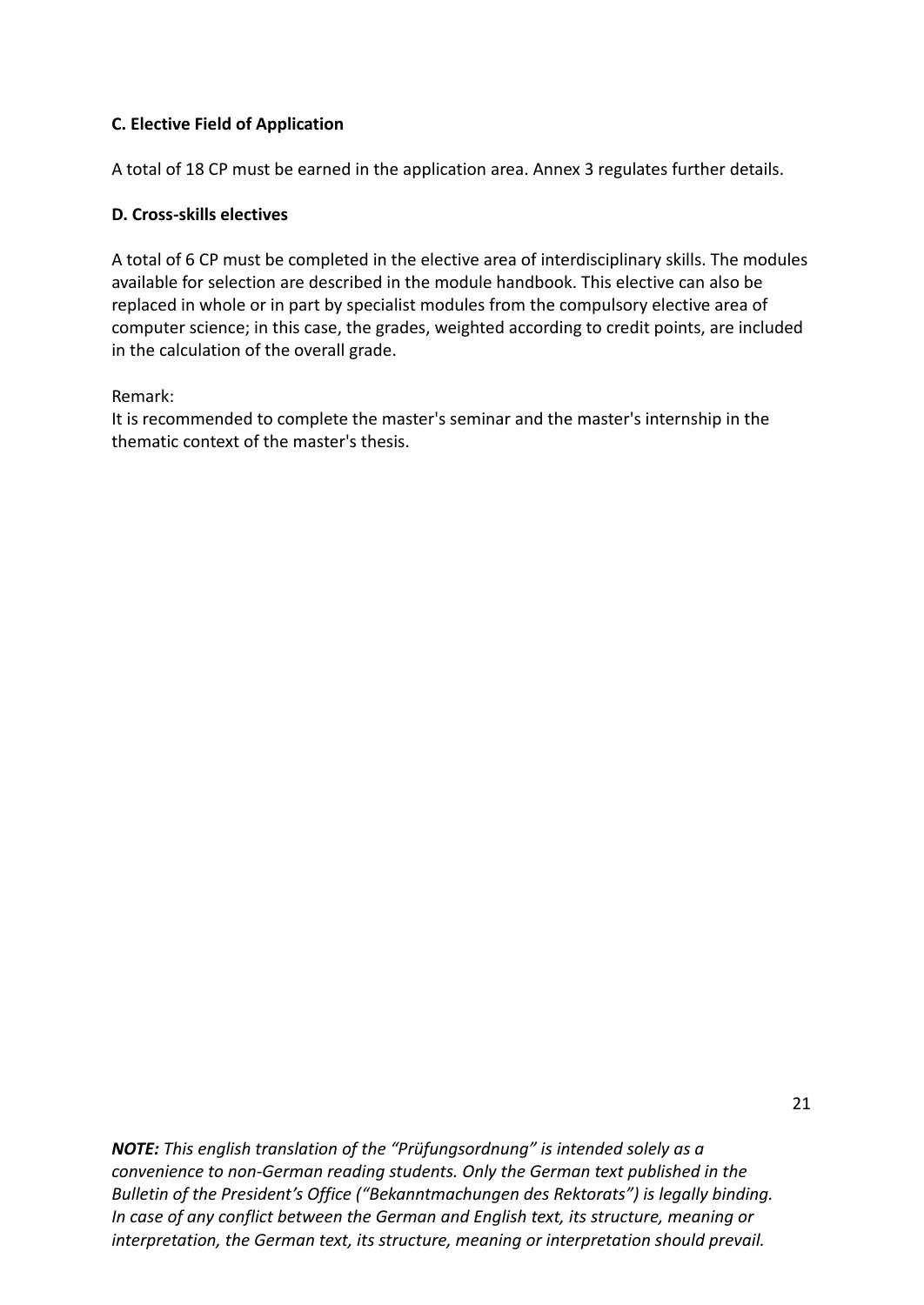### **Appendix 2: Course of study**

- The following study plan is to be understood as an example, but it is recommended to follow it as a matter of principle.
- Depending on the choice of individual classes and lectures, there may be temporal shifts.

| Year 1                   |        |
|--------------------------|--------|
| Compulsory modules in    | 44 I P |
| computer science         |        |
| Application area         | 10 LP  |
| Cross-skills electives / | 6 LP   |
| compulsory (elective)    |        |
| modules                  |        |
| Total Year 1             | 60 LP  |
|                          |        |
|                          |        |
| Year 2                   |        |
| Master seminar           | 4 LP   |
| Master practical         | 8 LP   |
| Compulsory modules in    | 6 LP   |
| computer science         |        |
| Application area         | 8 LP   |
| Master's thesis          | 30 LP  |
| Master colloquium        | 4 LP   |

**Total year 1 and year 2: 120 LP**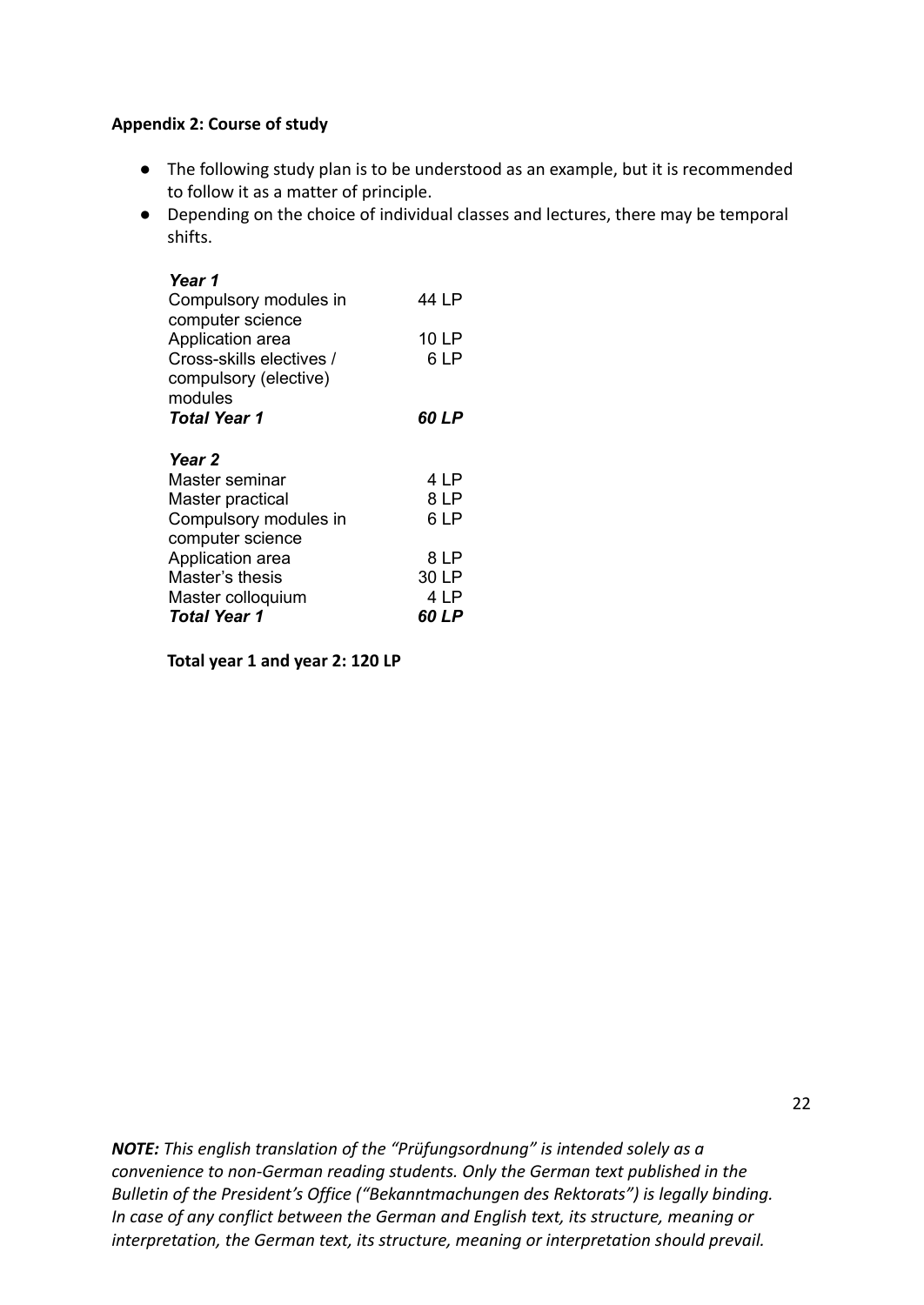## **Appendix 3: Application area**

- All application areas of the bachelor's degree in computer science can be selected as application areas in accordance with the appendix to the examination regulations for the bachelor's degree in computer science in their currently valid version.
- Other areas of application can be approved by the examination board in agreement with the responsible faculties within the scope of the courses offered at Heidelberg University if the desired area of application has a sufficient technical connection to the Master's program in Data and Computer Science.
- The credit points in the application area are provided by the "Application area (IAG)" module. The module handbook regulates further details.